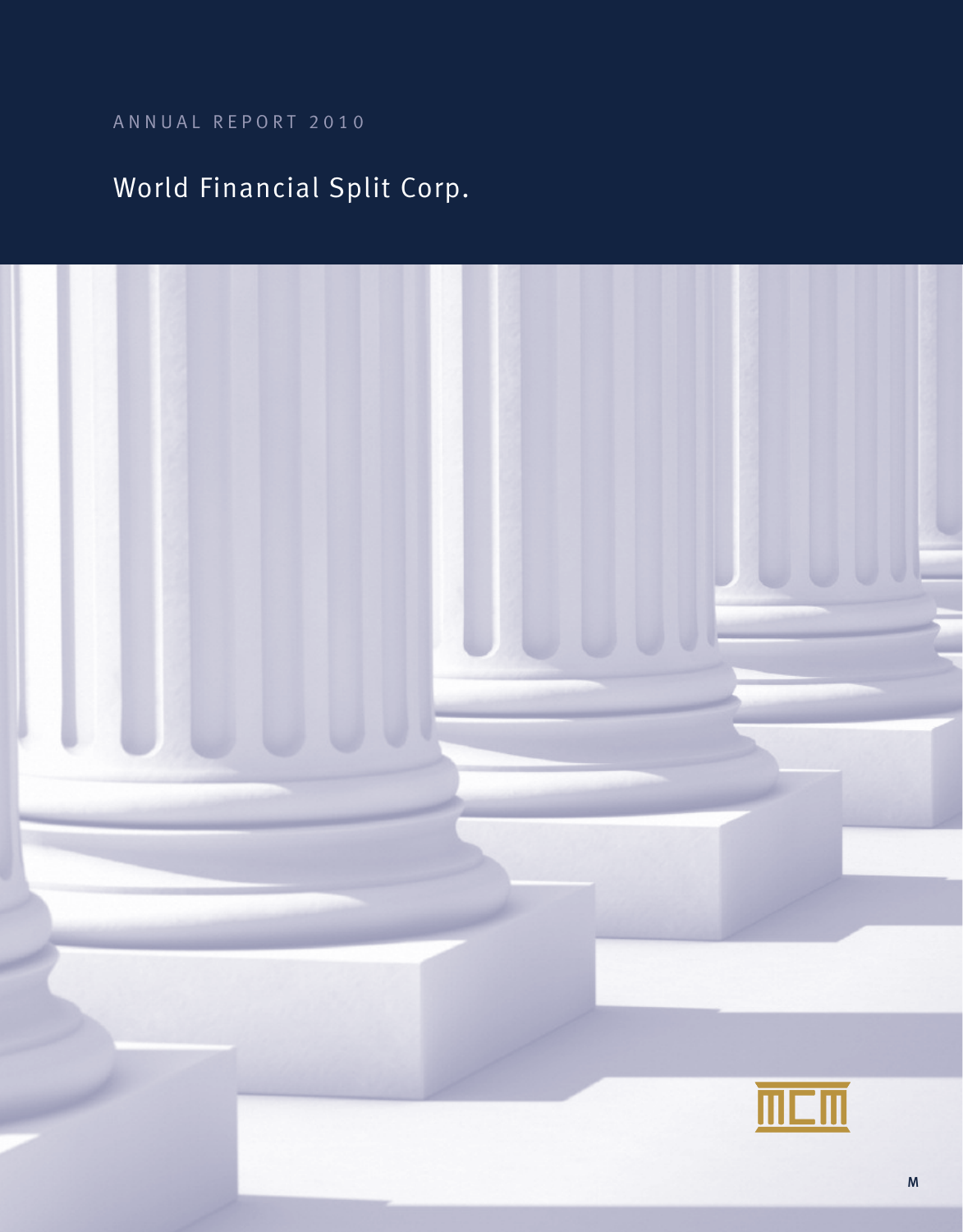# Letter to Shareholders

We are pleased to present the 2010 annual report containing the management report of fund performance and the financial statements for World Financial Split Corp. (the "Fund").

The Fund is a split share corporation designed to provide Preferred shareholders with fixed cumulative preferential quarterly distributions and the Class A shareholders with attractive quarterly distributions and the return of the original issue price to holders of both Preferred and Class A shares on the termination date of the Fund. The shares are listed on the Toronto Stock Exchange under the ticker symbols WFS.PR.A for the Preferred shares and WFS for the Class A shares. A Unit of the Fund consists of one Preferred share and one Class A share. To accomplish its objectives the Fund invests in a portfolio which includes common equity securities selected from the ten largest financial services companies by market capitalization in each of Canada, the United States and the Rest of the World.

During the 2010 fiscal year, the Fund paid distributions of \$0.53 per Preferred share though no distributions were paid on the Class A shares in accordance with the terms of the prospectus as the net asset value per Unit was less than \$15.00. As a result of continued turbulence in European financial markets and the cost of buying put protection for the Fund, the Fund experienced an annual total return of negative 7.7 percent. Consequently, the net asset value decreased from \$13.11 per Unit as at December 31, 2009 to \$11.57 per Unit as at December 31, 2010. For a more detailed review of the operations of the Fund, please see the Results of Operations and the Portfolio Manager's Report sections.

In August 2010, the Fund issued warrants to Class A shareholders allowing holders of warrants to purchase a Unit of the Fund on or before the expiry date of January 17, 2011 at an exercise price of \$11.43 per Unit. By the expiry date of January 17, 2011, 1,123,620 warrants were exercised for gross proceeds of approximately \$13 million. The scheduled termination date of the Fund is June 30, 2011 and management is reviewing various options regarding the ongoing operations of the Fund.

We thank all shareholders for their continued support and encourage shareholders to review the more detailed information contained within the annual report.

gol plan

John P. Mulvihill Chairman & President, Mulvihill Capital Management Inc.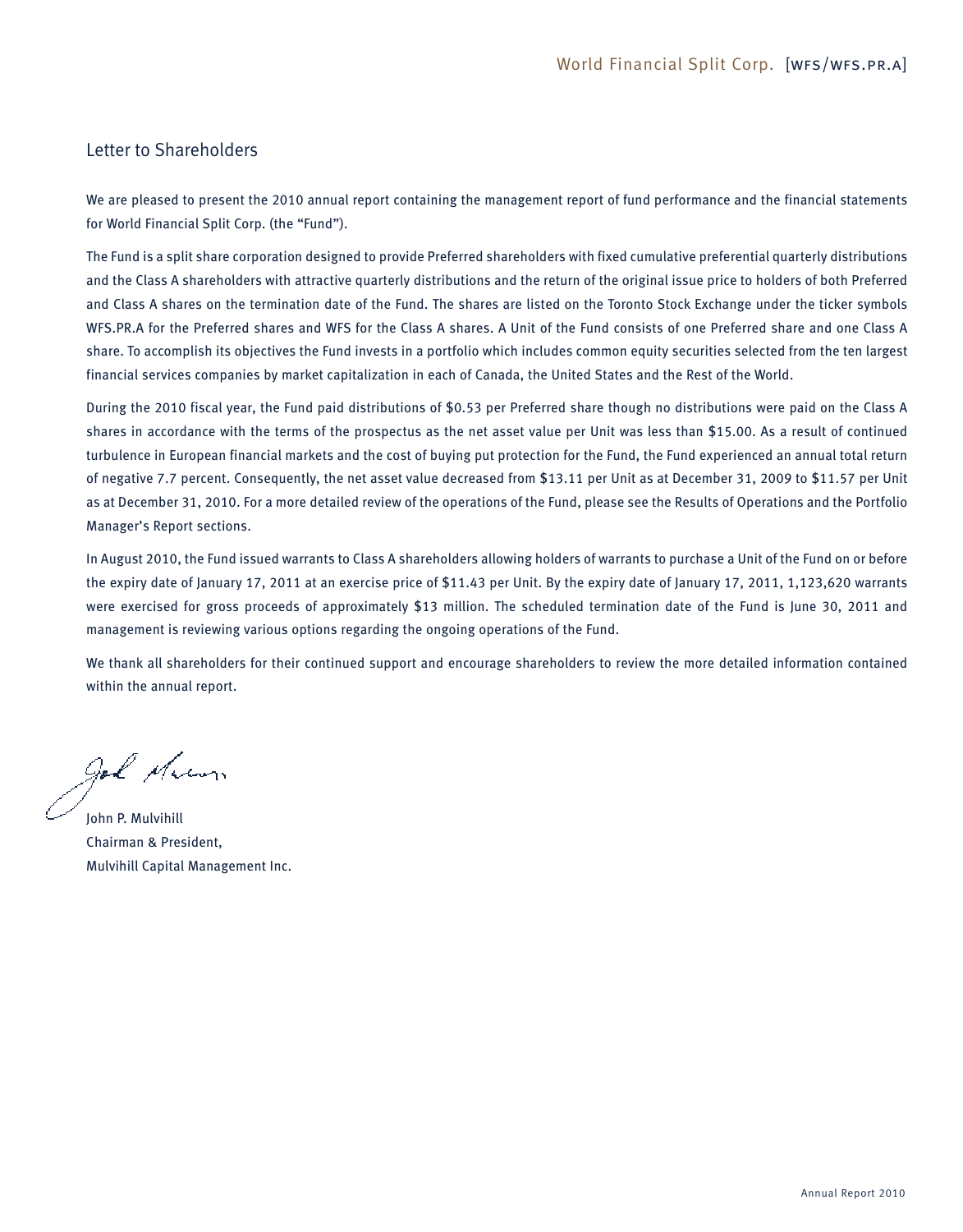# TABLE OF CONTENTS

# Management Report of Fund Performance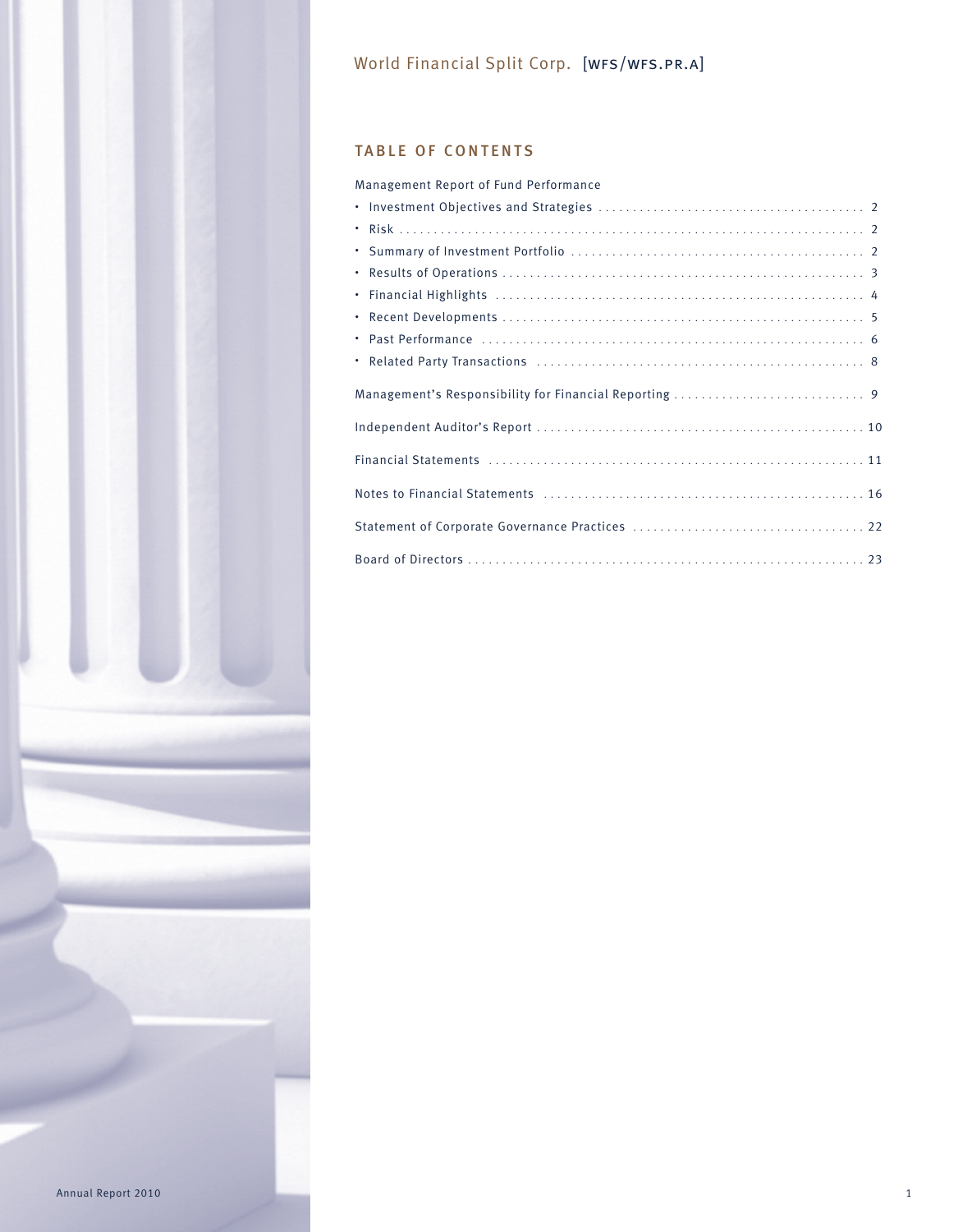#### Management Report of Fund Performance

This annual management report of fund performance contains the financial highlights for the year ended December 31, 2010 of World Financial Split Corp. (the "Fund"). The annual financial statements of the Fund are attached.

Copies of the Fund's proxy voting policies and procedures, proxy voting disclosure record or quarterly portfolio disclosure may be obtained by calling 1-800-725-7172 toll-free, or by writing to the Fund at Investor Relations, 121 King Street West, Suite 2600, Toronto, Ontario, M5H 3T9, or by visiting our website at www.mulvihill.com.

#### Investment Objectives and Strategies

The Fund's investment objectives are to provide holders of Preferred shares with fixed cumulative preferential quarterly cash distributions in the amount of \$0.131250 per Preferred share representing a yield on the issue price of the Preferred shares of 5.25 percent per annum, to provide holders of Class A shares with regular quarterly cash distributions targeted to be 8.0 percent per annum and to return the original issue price to holders of both Preferred shares and Class A shares at the time of redemption of such shares on June 30, 2011 (the "Termination Date"). The Fund suspended payment of distributions to holders of Class A shares effective December 2008 in accordance with terms of the prospectus which states, "No distribution will be paid to the Class A shares if (i) the distributions payable on the Preferred shares are in arrears; or (ii) after the payment of the distribution by the Fund, the net asset value per unit would be less than \$15.00".

The Fund invests in a portfolio (the "Portfolio") which includes common equity securities selected from the ten largest Financial Services companies by market capitalization in each of Canada, the United States and the Rest of the World (the "Portfolio Universe"). In addition, the issuers of the securities in the Fund's Portfolio, other than those of Canadian issuers, must have a minimum local currency issuer credit rating of "A" from Standard & Poor's Rating Services or a comparable rating from an equivalent rating agency.

In addition, up to 20 percent of the net asset value of the Fund may be invested in common equity securities of Financial Services companies that are not in the Portfolio Universe as long as such companies have a market capitalization at the time of investment of at least U.S. \$10.0 billion and for non-Canadian issuers, a minimum local currency issuer credit rating of "A" from Standard & Poor's Rating Services or a comparable rating from an equivalent rating agency.

### Risk

Risks associated with an investment in the securities of the Fund are discussed in the Fund's 2010 annual information form, which is available on the Fund's website at www.mulvihill.com or on SEDAR at www.sedar.com. A change to the Fund in 2010 that has materially affected the risks associated with an investment in the securities of the Fund is set out below.

#### **Warrants**

The issuance of warrants in August 2010 could result in a risk of dilution to existing Class A shareholders. As disclosed in the prospectus of the warrant offering, if Class A shareholders wish to retain their current percentage ownership in the Fund, and assuming that all warrants are exercised, the Class A shareholders should purchase all of the Units for which they may subscribe pursuant to the warrants delivered under the offering. If a Class A shareholder does not do so and other holders of warrants exercise any of their warrants, that shareholder's current percentage in the Fund will be diluted by the issue of Units under the offering. The exercise of warrants may also have a dilutive impact on the Fund's distributable income.

#### Summary of Investment Portfolio

The composition of the portfolio may change due to ongoing portfolio transactions of the Fund. A quarterly update is available on our website at www.mulvihill.com.

#### Asset Mix

| December 31, 2010 |                                 | % OF                    |
|-------------------|---------------------------------|-------------------------|
|                   |                                 | <b>NET ASSET VALUE*</b> |
|                   | <b>United States</b>            | 38 %                    |
|                   | International                   | 25 %                    |
|                   | Canada                          | 22 %                    |
|                   | Cash and Short-Term Investments | 17%                     |
|                   | Other Assets (Liabilities)      | (2)%                    |
|                   |                                 | 100%                    |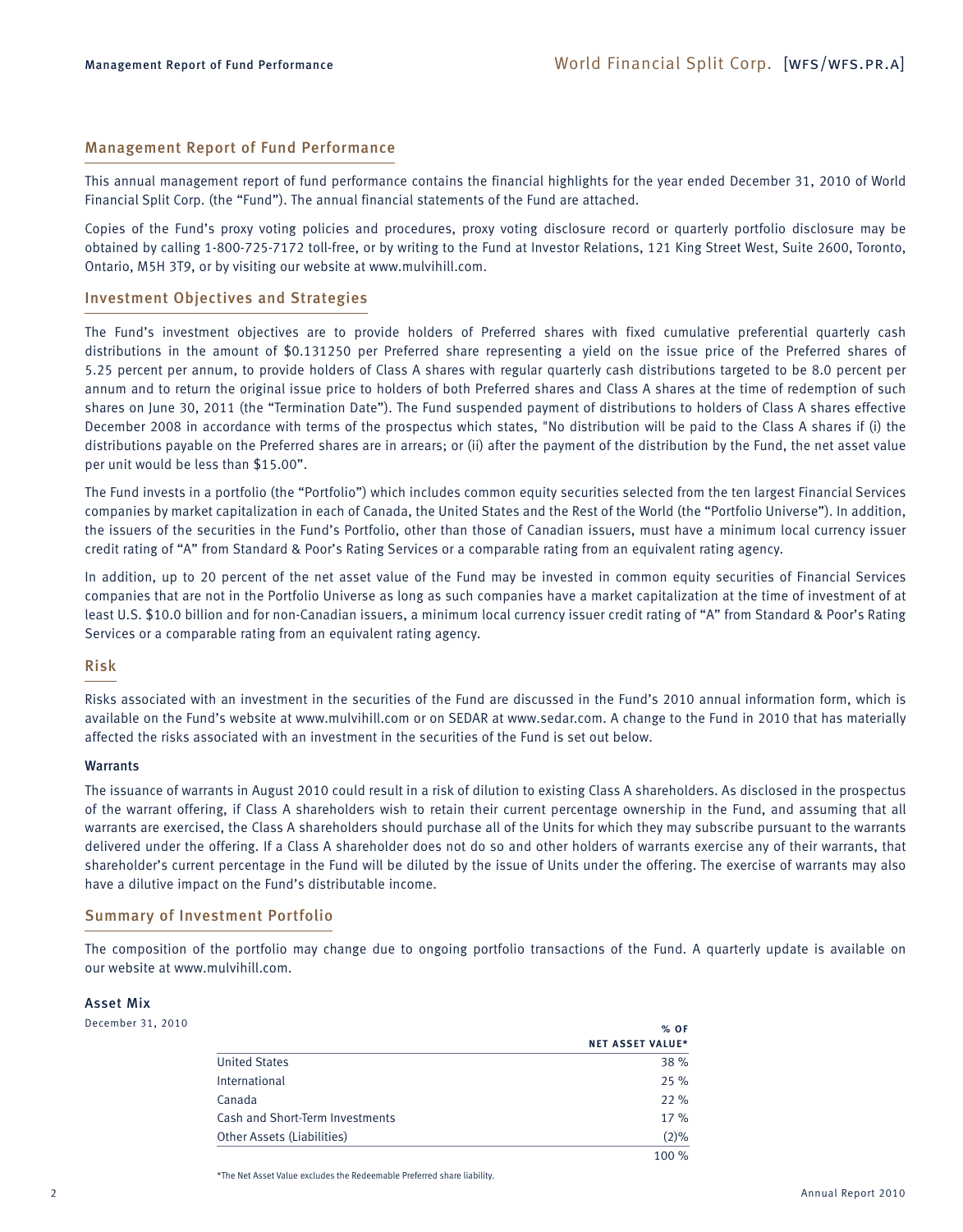#### Portfolio Holdings

December 31, 2010

|                                       | % OF                    |
|---------------------------------------|-------------------------|
|                                       | <b>NET ASSET VALUE*</b> |
| Cash and Short-Term Investments       | 17%                     |
| JPMorgan Chase & Co.                  | 7%                      |
| Goldman Sachs Group, Inc.             | 6%                      |
| KB Financial Group, Inc. ADR          | 6%                      |
| Metlife Inc.                          | 6%                      |
| National Bank of Canada               | 5%                      |
| AFLAC Inc.                            | 5%                      |
| US Bancorp.                           | 5%                      |
| The Bank of Nova Scotia               | 5%                      |
| Citigroup Inc.                        | 5%                      |
| Banco Santander SA - Spon ADR         | 5%                      |
| The Travelers Companies, Inc.         | 4%                      |
| <b>HSBC Holdings plc ADR</b>          | 4%                      |
| <b>UBS AG</b>                         | 4%                      |
| The Toronto-Dominion Bank             | 4%                      |
| ING Groep N.V. ADR                    | 3%                      |
| Barclays PLC - Spon ADR               | 3%                      |
| <b>Bank of Montreal</b>               | 3%                      |
| Canadian Imperial Bank of Commerce    | 2%                      |
| <b>Manulife Financial Corporation</b> | 2%                      |
| Sun Life Financial Inc.               | 1%                      |

\*The net asset value excludes the Redeemable Preferred share liability.

#### Results of Operations

#### **Distributions**

For the year ended December 31, 2010, cash distributions of \$0.53 per Preferred share were paid to Preferred shareholders which was unchanged from the prior year. Distributions to Class A shareholders remained suspended in accordance with the terms of the prospectus which states, "No distribution will be paid to the Class A shares if (i) the distributions payable on the Preferred shares are in arrears; or (ii) after the payment of the distribution by the Fund, the net asset value per unit would be less than \$15.00".

Since the inception of the Fund in February 2004, the Fund has paid total cash distributions of \$3.61 per Preferred share and \$5.54 per Class A share.

#### Revenues and Expenses

The Fund's total revenue per Unit increased to \$0.26 per Unit for the year ended December 31, 2010 from \$0.11 per Unit for 2009, reflecting a smaller loss on foreign exchange translation of short-term investments in the current year. Total expenses per Unit increased slightly from \$0.24 per Unit in 2009 to \$0.25 per Unit in 2010. Implementation of the harmonized sales tax by the Government of Ontario increased the amount of taxes paid by the Fund on its expenses incurred after July 1, 2010. This was partly mitigated by an overall decline in expenses due to a decrease in average net asset value and investing activity. The Fund had a net realized and unrealized loss of \$1.30 per Unit in 2010 as compared to a net realized and unrealized gain of \$1.06 per Unit in 2009.

#### Net Asset Value

The net asset value per Unit of the Fund decreased by \$1.54 per Unit, or 11.7 percent, from \$13.11 per Unit at December 31, 2009 to \$11.57 per Unit at December 31, 2010. The aggregate net asset value of the Fund was down \$30.6 million from \$107.3 million at December 31, 2009, primarily attributable to Unit redemptions, net loss on investments and Preferred share distributions during the year.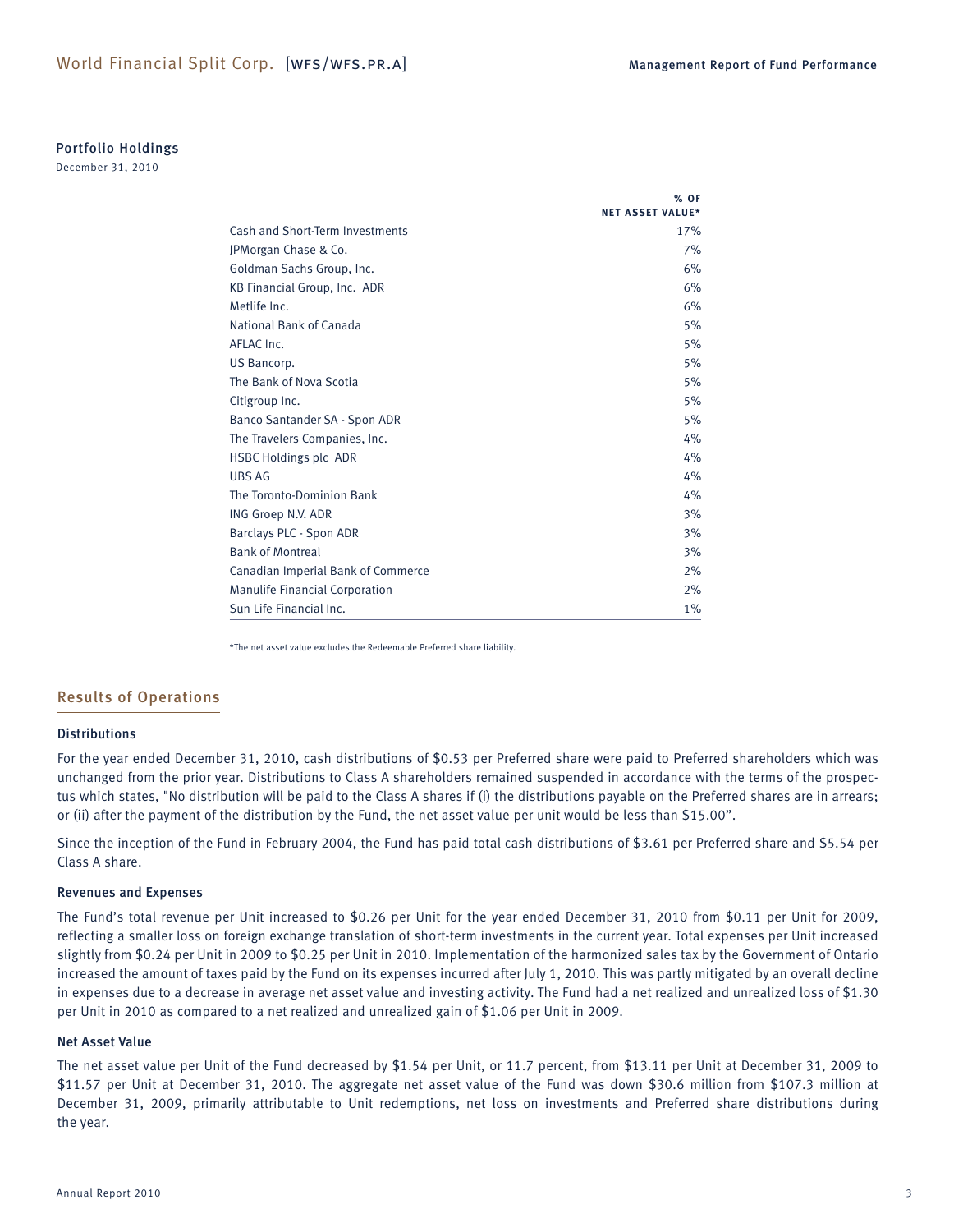## Financial Highlights

The following tables show selected key financial information about the Fund and are intended to help you understand the Fund's financial performance for the past five years. This information is derived from the Fund's audited annual financial statements.

Since 2007 the net assets per Unit presented in the financial statements differs from the net asset value per Unit calculated weekly, primarily as a result of investments being valued at bid prices for financial statements purposes and at closing prices for weekly net asset value purposes.

Years ended December 31

|                                                                                                                                                        | 2010                             | 2009                             | 2008                               | 2007                             | 2006                           |
|--------------------------------------------------------------------------------------------------------------------------------------------------------|----------------------------------|----------------------------------|------------------------------------|----------------------------------|--------------------------------|
| THE FUND'S NET ASSETS PER UNIT                                                                                                                         |                                  |                                  |                                    |                                  |                                |
| Net Assets, beginning of year (based on bid prices) <sup>(1)</sup>                                                                                     | S<br>13.10                       | \$<br>12.47                      | \$<br>19.48                        | \$<br>23.29(4)                   | \$<br>22.60                    |
| INCREASE (DECREASE) FROM OPERATIONS<br>Total revenue<br>Total expenses<br>Realized gain (loss) for the period<br>Unrealized gain (loss) for the period | 0.26<br>(0.25)<br>(1.65)<br>0.35 | 0.11<br>(0.24)<br>(3.29)<br>4.35 | 0.81<br>(0.26)<br>(5.97)<br>(0.18) | 0.57<br>(0.36)<br>1.59<br>(3.88) | 0.61<br>(0.34)<br>1.25<br>0.80 |
| Total Increase (Decrease) from Operations <sup>(2)</sup>                                                                                               | (1.29)                           | 0.93                             | (5.60)                             | (2.08)                           | 2.32                           |
| <b>DISTRIBUTIONS</b><br><b>Class A Share</b><br>From capital gains<br>Non-taxable distributions                                                        |                                  |                                  | (0.90)                             | (0.81)<br>(0.39)                 | (0.39)<br>(0.81)               |
| <b>Total Class A Share Distributions</b>                                                                                                               |                                  |                                  | (0.90)                             | (1.20)                           | (1.20)                         |
| <b>Preferred Share</b><br>From net investment income<br>From capital gains<br>Non-taxable distributions                                                | (0.53)                           | (0.53)                           | (0.25)<br>(0.28)                   | (0.25)<br>(0.28)                 | (0.19)<br>(0.34)               |
| <b>Total Preferred Share Distributions</b>                                                                                                             | (0.53)                           | (0.53)                           | (0.53)                             | (0.53)                           | (0.53)                         |
| Total Distributions <sup>(3)</sup>                                                                                                                     | (0.53)                           | (0.53)                           | (1.43)                             | (1.73)                           | (1.73)                         |
| Net Assets, as at December 31 (based on bid prices) <sup>(1)</sup> $\oint$                                                                             | 11.57                            | \$<br>13.10                      | \$<br>12.47                        | \$<br>19.48                      | \$<br>23.31                    |

(1) Net assets per Unit is the difference between the aggregate value of the assets of the Fund and the aggregate value of the liabilities excluding Preferred shares of the Fund on that date and including the valuation of securities at bid prices divided by the number of Units then outstanding. For years prior to 2007, securities were valued at closing prices. The change to the use of bid prices is due to accounting standards set out by the Canadian Institute of Chartered Accountants adopted January 1, 2007 relating to Financial Instruments.

(2) Total increase (decrease) from operations consists of interest and dividend revenue, net of withholding taxes and foreign exchange gains (losses), realized and unrealized gains (losses), less expenses, excluding Preferred share distributions, and is calculated based on the weighted average number of units outstanding during the year. The schedule is not intended to total to the ending net assets as calculations are based on the weighted average number of units outstanding during the year.

(3) Distributions to shareholders are based on the number of shares outstanding on the record date for each distribution and were paid in cash.

(4) Net assets per Unit has been adjusted for the change in accounting policy relating to the calculation of net asset value based bid prices versus closing prices prior to 2007.

#### **RATIOS/SUPPLEMENTAL DATA**

Net Asset Value, excluding the Redeemable

| <b>INCLASSEL VAILLE, EXCLUDING THE INCLUSION</b>    |           |           |            |            |            |
|-----------------------------------------------------|-----------|-----------|------------|------------|------------|
| Preferred share liability (millions) <sup>(1)</sup> | 76.62     | 107.26    | 147.77     | 269.64     | 337.41     |
| Net Asset Value (\$millions) <sup>(1)</sup>         | 10.41     | 25.44     | 29.41      | 131.40     | 192.66     |
| Number of Units outstanding <sup>(1)</sup>          | 6.621.726 | 8,181,810 | 11,835,359 | 13,824,263 | 14,474,579 |
| Management expense ratio <sup>(2)</sup>             | 1.89%     | 1.59%     | 1.43%      | 1.49%      | 1.51%      |
| Portfolio turnover rate <sup>(3)</sup>              | 190.63%   | 148.58%   | 61.65%     | 116.48%    | 189.55%    |
| Trading expense ratio $(4)$                         | 0.39%     | 0.41%     | 0.17%      | 0.14%      | 0.23%      |
| Net Asset Value per Unit <sup>(5)</sup>             | 11.57     | 13.11     | 12.48      | 19.50      | 23.31      |
| Closing market price - Preferred                    | 9.80      | 9.73      | 8.99       | 9.95       | 10.86      |
| Closing market price - Class A                      | 1.36      | 3.07      | 1.49       | 8.16       | 11.50      |
|                                                     |           |           |            |            |            |

(1) This information is provided as at December 31. One Unit consists of one Class A and one Preferred share.<br>(2) The management expense ratio ("MER") is the sum of all fees and expenses, including federal and provincial s distributions, charged to the Fund divided by the average net asset value, excluding the Redeemable Preferred share liability. The MER for 2010 and 2009 includes the warrant offering costs and warrant exercise fees. The MER for 2010 and 2009 excluding the warrant offering costs and warrant exercise fees is 1.51% and 1.45% respectively. The MER, including Preferred share distributions, is 6.14%, 5.78%,<br>4.64%, 3.87% and 3

(3) Portfolio turnover rate is calculated based on the lesser of purchases or sales of investments, excluding short-term investments, divided by the average value of the portfolio securities. The Fund employs an . option overlay strategy which can result in higher portfolio turnover by virtue of option exercises, when compared to a conventional equity mutual fund.<br>(4) Trading expense ratio represents total commissions expressed as

(5) Net asset value per Unit is the difference between the aggregate value of the assets of the Fund and the aggregate value of the liabilities and including the valuation of securities at closing prices divided by the number of Units then outstanding.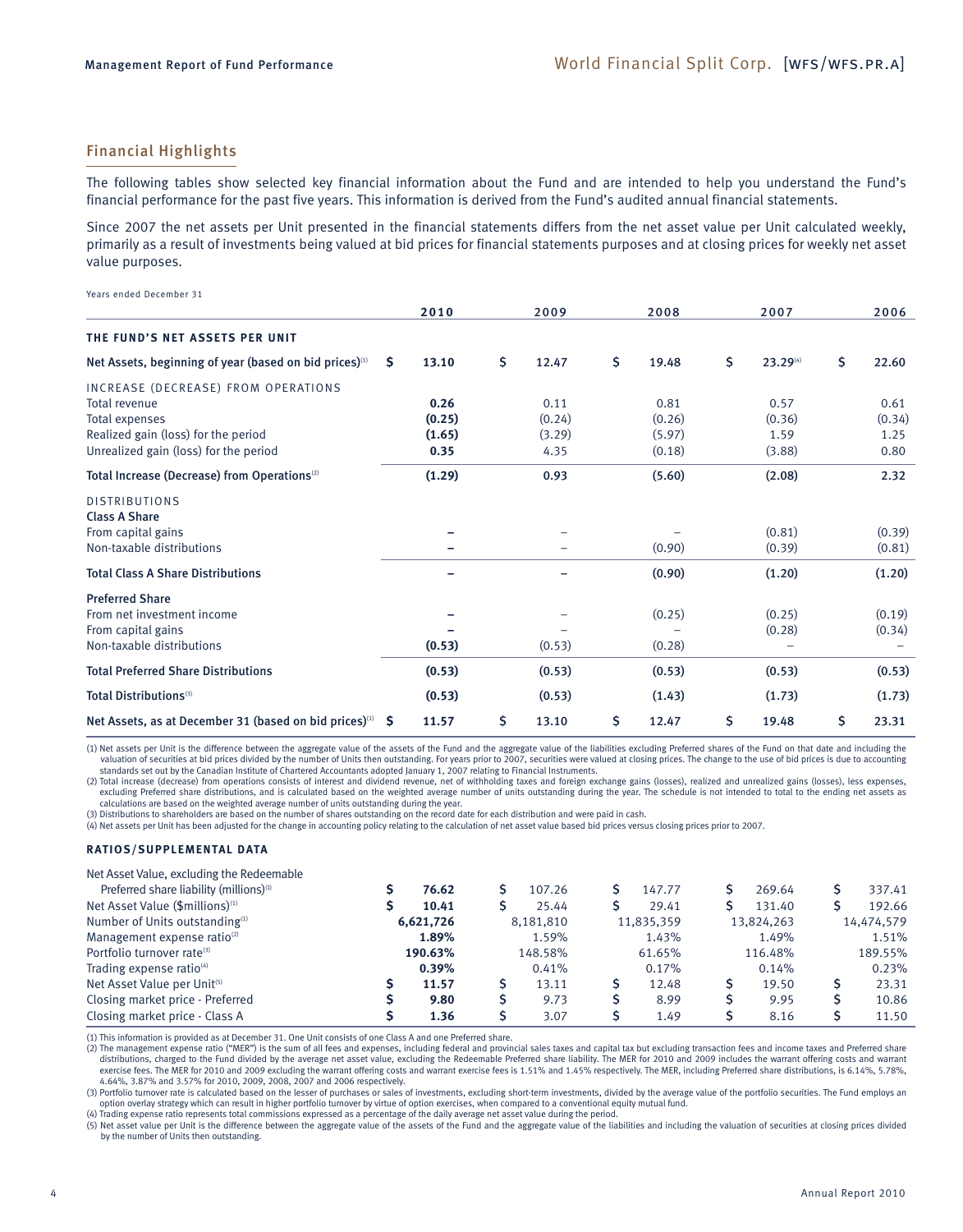#### Management Fees

Mulvihill Fund Services Inc. (the "Manager" or "Mulvihill") amalgamated with Mulvihill Capital Management Inc. (the "Investment Manager" or "MCM") on September 1, 2010. As successor, MCM became the Manager of the Fund. MCM is entitled to fees under the Investment Management Agreement calculated monthly as 1/12 of 1.00 percent of the net asset value of the Fund at each month end. Services received under the Investment Management Agreement include the making of all investment decisions and writing of covered call options in accordance with the investment objectives, strategy and criteria of the Fund. MCM also makes all decisions as to the purchase and sale of securities in the Fund's portfolio and as to the execution of all portfolio and other transactions.

MCM, as the Manager, is entitled to fees under the Trust Agreement calculated monthly as 1/12 of 0.10 percent of the net asset value of the Fund at each month end. Services received under the Trust Agreement include providing or arranging for required administrative services to the Fund.

#### Recent Developments

On August 23, 2010, the Fund issued 6,994,526 warrants to Class A shareholders, on the basis of one warrant for each Class A share held, with each warrant entitling the holder to subscribe to one Unit (consisting of one Class A share and one Preferred share) of the Fund at a subscription price of \$11.43, if exercised by the expiry date of January 17, 2011. The offering was designed to provide the Fund with additional capital that can be used to take advantage of attractive investment opportunities in shares of Global Financial Services companies, while also increasing the trading liquidity of the Class A shares and Preferred shares and reducing the ongoing management expense ratio ("MER") of the Fund. By the expiry date of January 17, 2011, 1,123,620 warrants had been exercised for gross proceeds of approximately \$13 million.

On November 17, 2010, the Manager requested that Dominion Bond Rating Service ("DBRS") discontinue its rating of the Preferred shares of the Fund as the costs of continuing the rating were deemed to outweigh the benefit of the rating.

Mulvihill amalgamated with MCM on September 1, 2010. As successor, MCM became the Manager of the Fund. Management fees previously paid to Mulvihill will be paid to MCM from and after the effective date of the amalgamation.

The Government of Ontario harmonized its provincial sales tax with the federal goods and services tax effective July 1, 2010. Implementation of the proposed changes increased the amount of taxes paid by the Fund on its expenses incurred after July 1, 2010, including but not limited to management fees, and therefore resulted in an increase in the MER.

#### Future Accounting Policy Changes

The Manager has developed a changeover plan to meet the timetable published by the Canadian Institute of Chartered Accountants ("CICA") for changeover to International Financial Reporting Standards ("IFRS").

The changeover plan was prepared to address the requirements and includes disclosures of the qualitative and quantitative impact, if any, of the changeover to IFRS in the 2010 financial statements and the preparation of the 2011 financial statements in accordance with IFRS with comparatives. However, the Canadian Accounting Standards Board approved a two year deferral from IFRS adoption for investment companies applying Accounting Guideline 18 - Investment Companies ("AcG-18"). As a result, the Fund will adopt IFRS for its fiscal period beginning January 1, 2013 and will issue its initial financial statements in accordance with IFRS, with comparative information, for the interim period ending June 30, 2013.

The key elements of the changeover plan deal with the requirements for financial reporting, net asset value per share calculations, systems and processes, and training. The plan also sets out the timeline for implementation of the changes and the required technical training or other support required for a smooth transition.

As at December 31, 2010, some anticipated changes to financial reporting include:

- Compliance with the full body of IFRS without industry specific exemptions. Unlike Canadian Generally Accepted Accounting Principles ("Canadian GAAP") where investment fund accounting was based upon guidance in AcG-18;
- Changes to the presentation of shareholder equity to consider puttable instruments;
- Presentation of comparative information; and,
- Additional financial statement note disclosures on the recognition and classification of financial instruments.

Due to anticipated changes in IFRS prior to the transition to IFRS, the Manager cannot conclusively determine the full impact of the transition to IFRS on the Fund's financial results at this time. Based on the Manager's current understanding and analysis of IFRS as compared to the current accounting policies under Canadian GAAP, the Manager does not anticipate that the transition to IFRS will have a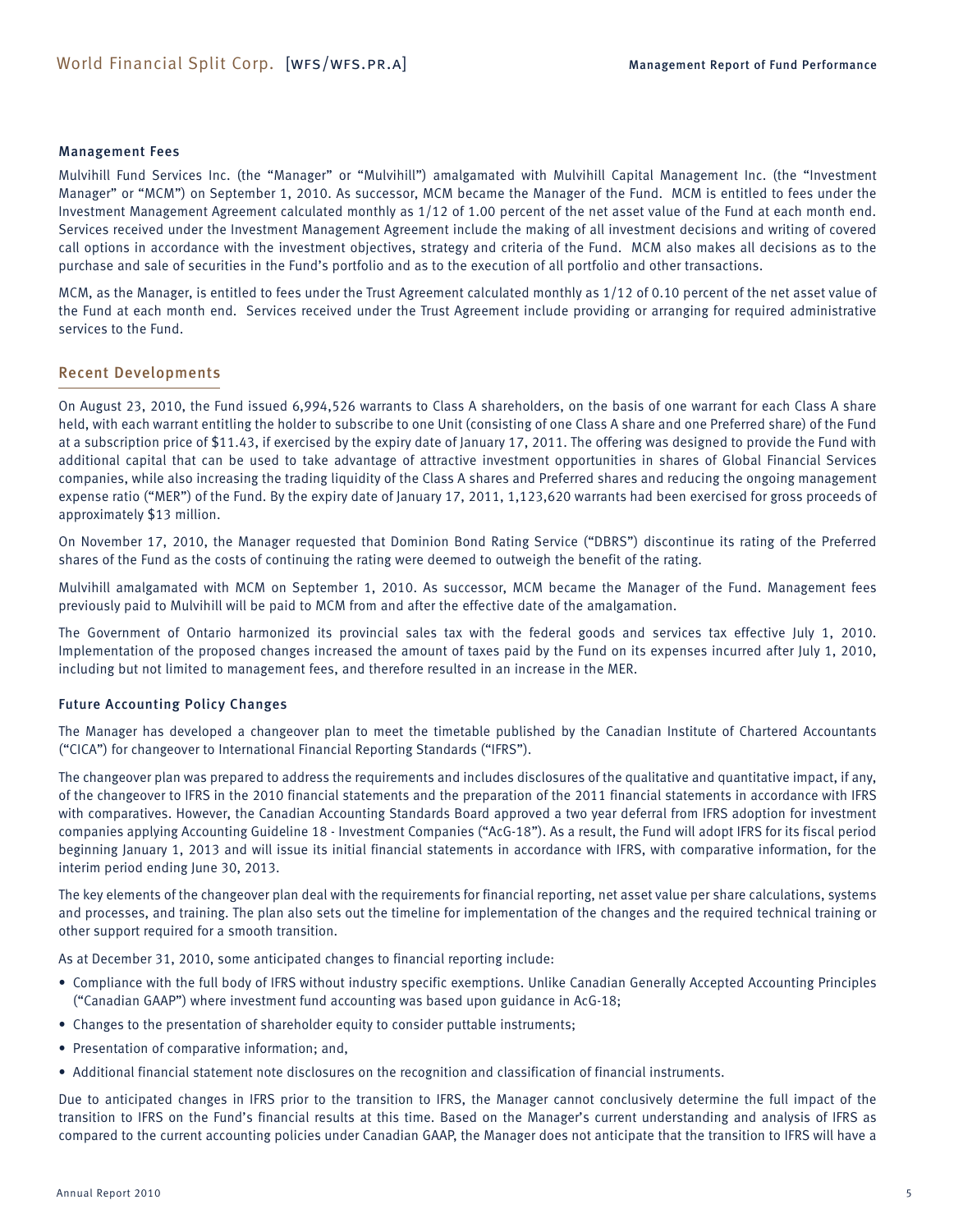material impact on the Fund's net assets per share, nor systems and processes, and it is expected that it will mainly result in additional note disclosure in the financial statements.

Implementation of the changeover plan is progressing as scheduled. The Manager will continue to monitor ongoing changes to IFRS and adjust the changeover plan accordingly.

### Past Performance

The past performance of the Fund is set out below and illustrates year-by-year returns, overall past performance and annual compound returns.

With respect to the charts displayed below, please note the following:

- (1) the information shown assumes that all distributions made by the Fund during these periods were reinvested in the Fund,
- (2) the information does not take into account sales, redemptions, distributions or other optional charges that would have reduced returns, and
- (3) the past performance of the Fund does not necessarily indicate how it will perform in the future.

#### Year-By-Year Returns

The bar chart below illustrates how the Fund's annual total return varied from year to year in each of the past seven years. The chart also shows, in percentage terms, how much an investment made on January 1 in each year or the date of inception in 2004 would have increased or decreased by the end of fiscal year.



#### Annual Total Return

#### Annual Compound Returns

The following table shows the Fund's historical annual compound return (net of expenses) for the periods ended December 31, 2010 as compared to the performance of the MSCI World/Finance Index.

| (In Canadian Dollars)                         | One<br>Year | <b>Three</b><br>Years | <b>Five</b><br><b>Years</b> | <b>Since</b><br>Inception* |
|-----------------------------------------------|-------------|-----------------------|-----------------------------|----------------------------|
| World Financial Split Corp.                   | $(7.70)\%$  | $(10.89)\%$           | $(6.53)\%$                  | $(3.51)\%$                 |
| World Financial Split Corp. - Class A         | $(49.49)\%$ | $(42.44)\%$           | $(29.39)\%$                 | $(21.09)\%$                |
| World Financial Split Corp. - Preferred Share | 5.35%       | 5.35%                 | 5.35%                       | 5.25%                      |
| MSCI World/Finance Index**                    | $(0.23)\%$  | $(13.51)\%$           | $(8.75)\%$                  | $(5.26)\%$                 |

\* From date of inception on February 17, 2004.

\*\* The MSCI World/Finance Index is a capitalization-weighted index that monitors the performance of financial stocks from around the world.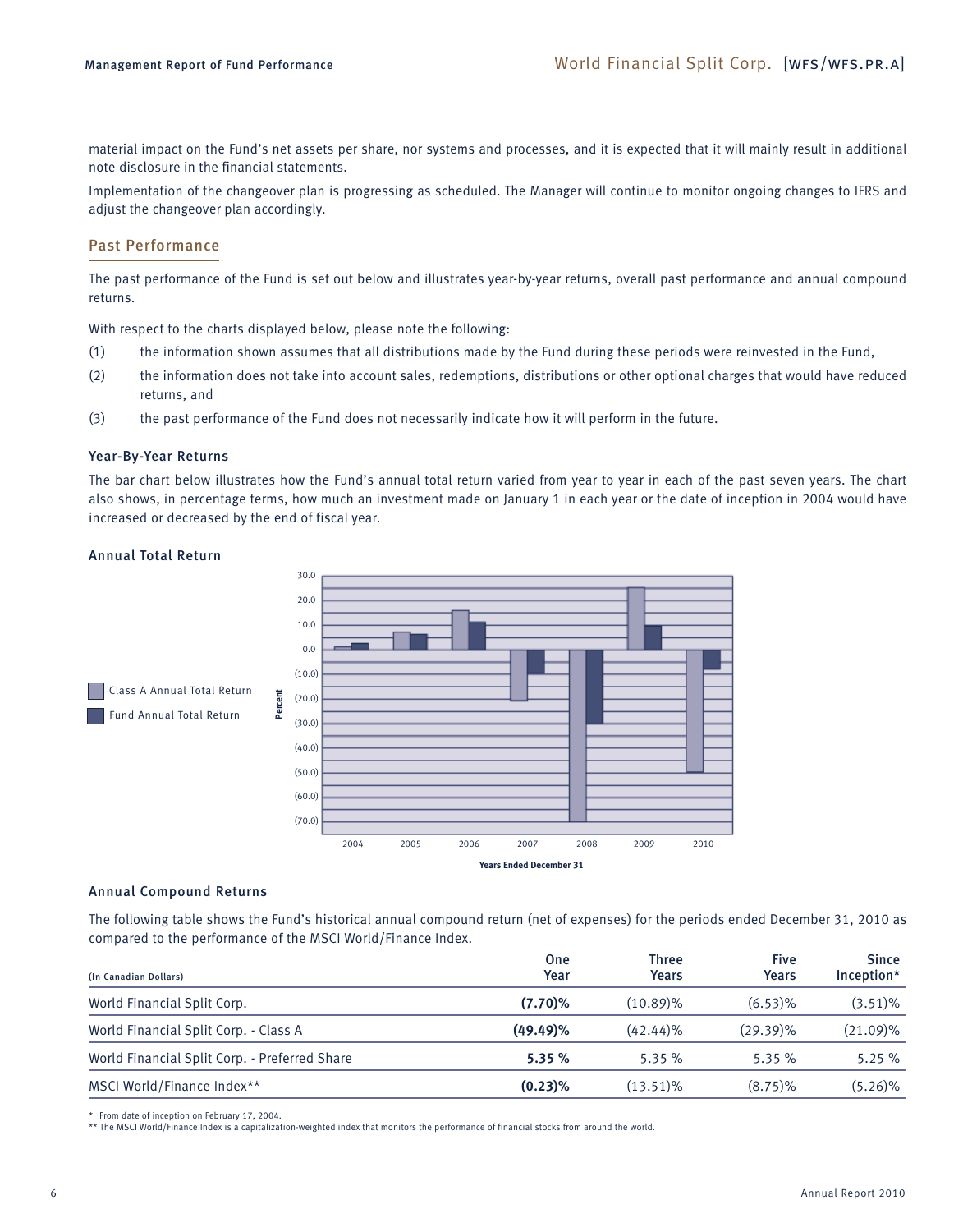The equity performance benchmark shown here provides an approximate indication of how the Fund's returns compare to a public market index for similar securities. It is important to note that the Fund is not managed in order to match or exceed this index; rather, its objectives are to pay out quarterly distributions and return the original invested amount at the termination date. As a result, the Fund has, from time to time, maintained cash balances in an effort to provide greater net asset value stability and employs a covered option writing strategy to generate the distributions.

The use of options may have the effect of limiting or reducing the total returns of the Fund, particularly in a rising market since the premiums associated with writing covered call options may be outweighed by the foregone opportunity of remaining fully invested in the securities comprising the portfolio. The Manager believes that in a flat or downward trending market, a portfolio that is subject to covered call option writing will generally provide higher relative returns and lower volatility than one on which no options are written.

#### Portfolio Manager Report

2010 was a year of continued, albeit uncertain recovery. The Canadian economy grew at a quick pace in the first half of 2010 but had slower gross domestic product growth in the third quarter of 1.0 percent. Employment levels in Canada have returned to pre-recession levels although the rate of growth is still below normal levels. U.S. employment levels started to improve over the last few months of 2010 but the unemployment rate is still hovering at multi-year highs and ended 2010 at 9.4 percent. Internationally, economic growth was concentrated in the emerging markets of south-east Asia and Latin America but developed countries like Germany also demonstrated strong growth led by increased exports. This was partially offset by the weaker growth in the peripheral European Union countries such as Greece, Ireland and Portugal. Due to economic uncertainty and increased regulatory oversight, global financial institutions are expected to further strengthen their capital levels and continue to make it harder for customers to access credit.

The annual total return for the MSCI World/Finance Index in Canadian dollars was negative 0.2 percent as Financials underperformed global equities in 2010. The three regions of investment of the Fund, Canada, United States and Rest of the World, produced different total returns in Canadian dollar terms for the period. In Canada, the S&P/TSX Financial Services Index annual total return was up 10.5 percent, in the United States, the S&P 500 Financials Index annual total return was up 5.6 percent, while the International MSCI EAFE Financials Index annual total return declined by 6.8 percent. In general, these returns are reflective of the improving business environment for many Financial Services companies as stronger Global equity markets, falling credit spreads and a steepening yield curve have helped stabilize earnings. However, as investors' fears of European sovereign default risk increased in 2010 with both Greece and Ireland requiring financial assistance, European Financial Services companies produced negative returns during the year.

The annual total return of the Fund, including reinvestment of distributions, for the year ended December 31, 2010 was negative 7.7 percent. Year-over-year returns varied greatly across the names in our universe. The best performing names in the Canadian Financials were The Bank of Nova Scotia and Canadian Imperial Bank of Commerce posting annual total returns of 20.4 percent each. The Fund was overweight in these names for the majority of the year and benefitted as a result. The non-Canadian weightings were not as successful this year compared to the benchmark. The S&P 500 Financials Index were led by American International Group, Inc. and Citigroup Inc., up 81.0 percent and 34.5 percent respectively. The Manager chose to remain out of both of these names for most of the year due to the overhang of the large U.S. Government ownership in each company. The Manager also chose to overweight the investment banks, including JPMorgan Chase & Co., and Barclays PLC, which were showing signs of recovery late in 2009, as anticipated increased merger activity in 2010 would benefit this group of companies. This strategy did not pay off in 2010 as both JPMorgan Chase & Co. and Barclays PLC were underperformers. The weakest performing stock in the portfolio was Banco Santander SA, which was hit hard when Spain was affected by the European debt contagion. The combination of these selections resulted in the Fund's underperformance this year.

Volatility levels for Global Financial Services companies varied greatly over the course of 2010. After starting off low in the first quarter as most markets peaked in April, volatility started to escalate as European sovereign default risk increased. During this period, the covered-call writing activity was increased to take advantage of higher volatility levels while the Fund also purchased put protection. Once the European Union provided a financial backstop to Greece and other peripheral countries, markets started to rally, volatility declined and the majority of the puts expired. The Fund ended 2010 with approximately 25 percent of the portfolio subject to covered calls.

During the course of the year, the Fund had varying exposures to the U.S. dollar due to the investments in U.S. Financial Services equities along with International Financial Services equities through the ADR market. The U.S. dollar exposure was actively hedged back into Canadian dollars throughout the year and ended 2010 being approximately 100 percent hedged.

The Fund ended 2009 with a regional asset mix of 25 percent invested Canada, 39 percent in the United States and 27 percent in the Rest of World. Although the Fund had varying exposures to the regions over the course of the year, it ended 2010 with the highest allocation to U.S. Financials as in 2009 primarily due to greater leverage on improving credit. The Fund ended 2010 with a regional asset mix of 22 percent invested Canada, 38 percent in the United States and 25 percent in the Rest of World.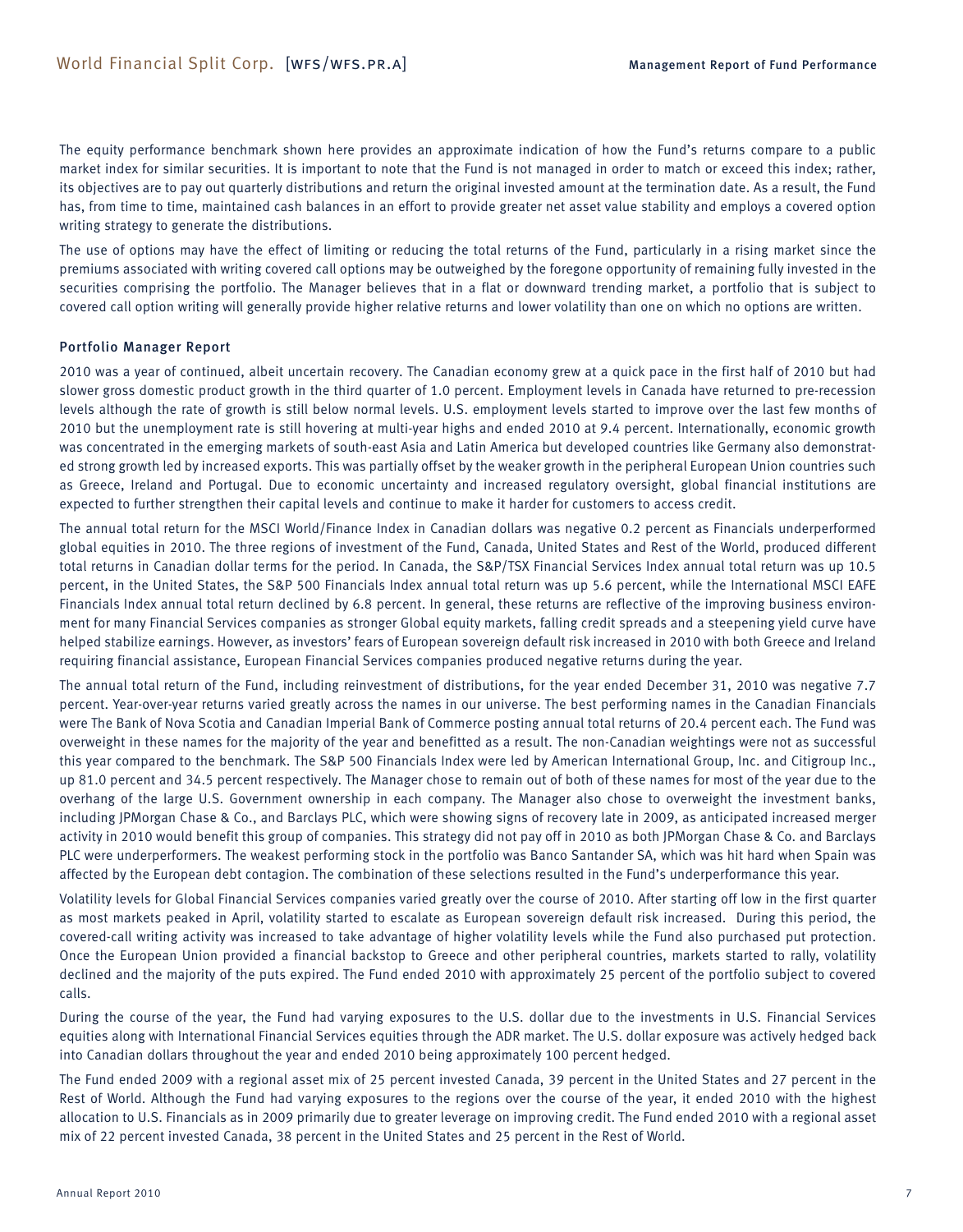The Global Financial Services companies demonstrated improving fundamentals and profitability in 2010 as Global equity markets continued to rise and loan loss provisions continued to decline. Although the global economy is expected to improve in 2011 and returns on equity should continue to recover, volatility and uncertainty is likely to remain as the European sovereign debt crisis represents a major overhang on the sector. The valuations of companies in the portfolio are at very reasonable levels when measured by price to earnings ratios and current dividend yields. We expect this to continue to act as a major support for the share prices. As global regulatory and capital requirements become clearer in 2011, several Global Financial Services companies are likely to start returning capital to shareholders in the form of increased dividends and share repurchases. Only those companies that can demonstrate earnings power and capital strength are likely to be allowed to return capital to shareholders by the regulators.

### Related Party Transactions

The manager and investment manager of the Fund is MCM ("Manager " or "Investment Manager"). MCM became the Manager of the Fund on September 1, 2010 as successor by amalgamation with Mulvihill Fund Services Inc.

MCM manages the Fund's investment portfolio in a manner consistent with the investment objectives, strategy and criteria of the Fund pursuant to an Investment Management Agreement made between the Fund and MCM dated February 17, 2004.

MCM is the Manager of the Fund pursuant to a Management Agreement made between the Fund and MCM dated February 17, 2004, and as such, is responsible for providing or arranging for required administrative services to the Fund.

MCM is paid the fees described under the Management Fees section of this report.

#### Independent Review Committee

National Instrument 81-107 - Independent Review Committee for Investment Funds ("NI 81-107") requires all publicly offered investment funds to establish an independent review committee ("IRC") to whom the Manager must refer conflict of interest matters for review or approval. NI 81-107 also imposes obligations upon the Manager to establish written policies and procedures for dealing with conflict of interest matters, maintaining records in respect of these matters and providing assistance to the IRC in carrying out its functions. Members of the IRC are Robert W. Korthals, Michael M. Koerner and Robert G. Bertram.

We confirm the Fund did not rely on any approvals or recommendations of the IRC concerning related party transactions during the year.

#### Forward-Looking Statements

This report may contain forward-looking statements about the Fund. Forward-looking statements include statements that are predictive in nature, that depend upon or refer to future events or conditions, or that include words such as "expects", "anticipates", "intends", "plans", "believes", "estimates" or negative versions thereof and similar expressions. In addition, any statement that may be made concerning future performance, strategies or prospects, and possible future Fund action, is also forward-looking. Forward-looking statements are based on current expectations and projections about future events and are inherently subject to, among other things, risks, uncertainties and assumptions about the Fund and economic factors.

Forward-looking statements are not guarantees of future performance, and actual events and results could differ materially from those expressed or implied in any forward-looking statements made by the Fund. Any number of important factors could contribute to any divergence between what is anticipated and what actually occurs, including, but not limited to, general economic, political and market factors, interest and foreign exchange rates, global equity and capital markets, business competition, technology change, changes in government regulations, unexpected judicial or regulatory proceedings, and catastrophic events.

The above-mentioned list of important factors is not exhaustive. You should consider these and other factors carefully before making any investment decisions and you should avoid placing undue reliance on forward-looking statements. While the Fund currently anticipates that subsequent events and developments may cause the Fund's views to change, the Fund does not undertake to update any forwardlooking statements.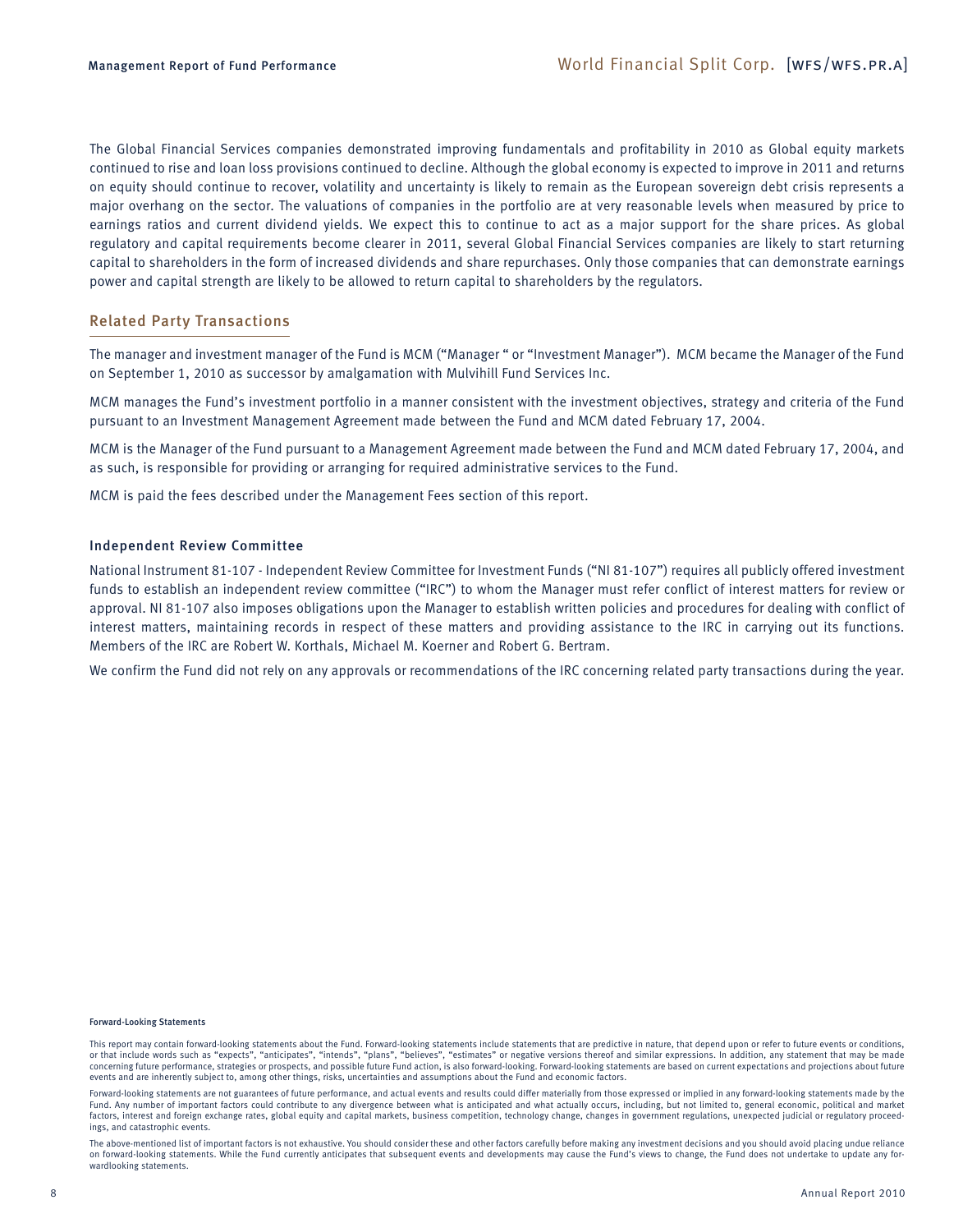# Management's Responsibility for Financial Reporting

The accompanying financial statements of World Financial Split Corp. (the "Fund") and all the information in this annual report are the responsibility of the management of Mulvihill Capital Management Inc., (the "Manager"), and have been approved by the Fund's Board of Directors (the "Board").

The financial statements have been prepared by management in accordance with Canadian generally accepted accounting principles and include certain amounts that are based on estimates and judgments. Management has ensured that the other financial information presented in this annual report is consistent with the financial statements. The significant accounting policies which management believes are appropriate for the Fund are described in Note 3 of the annual financial statements.

The Manager is also responsible for maintaining a system of internal controls designed to provide reasonable assurance that assets are safeguarded and that accounting systems provide timely, accurate and reliable financial information.

The Audit Committee meets periodically with management and the independent auditor to discuss internal controls, the financial reporting process, various auditing and financial reporting issues, and to review the annual report, the financial statements and the independent auditor's report. Deloitte & Touche LLP has full and unrestricted access to the Audit Committee and the Board.

gol dun

John P. Mulvihill John D. Germain Director Director Mulvihill Capital Management Inc. Mulvihill Capital Management Inc. March 2, 2011

 $94$  of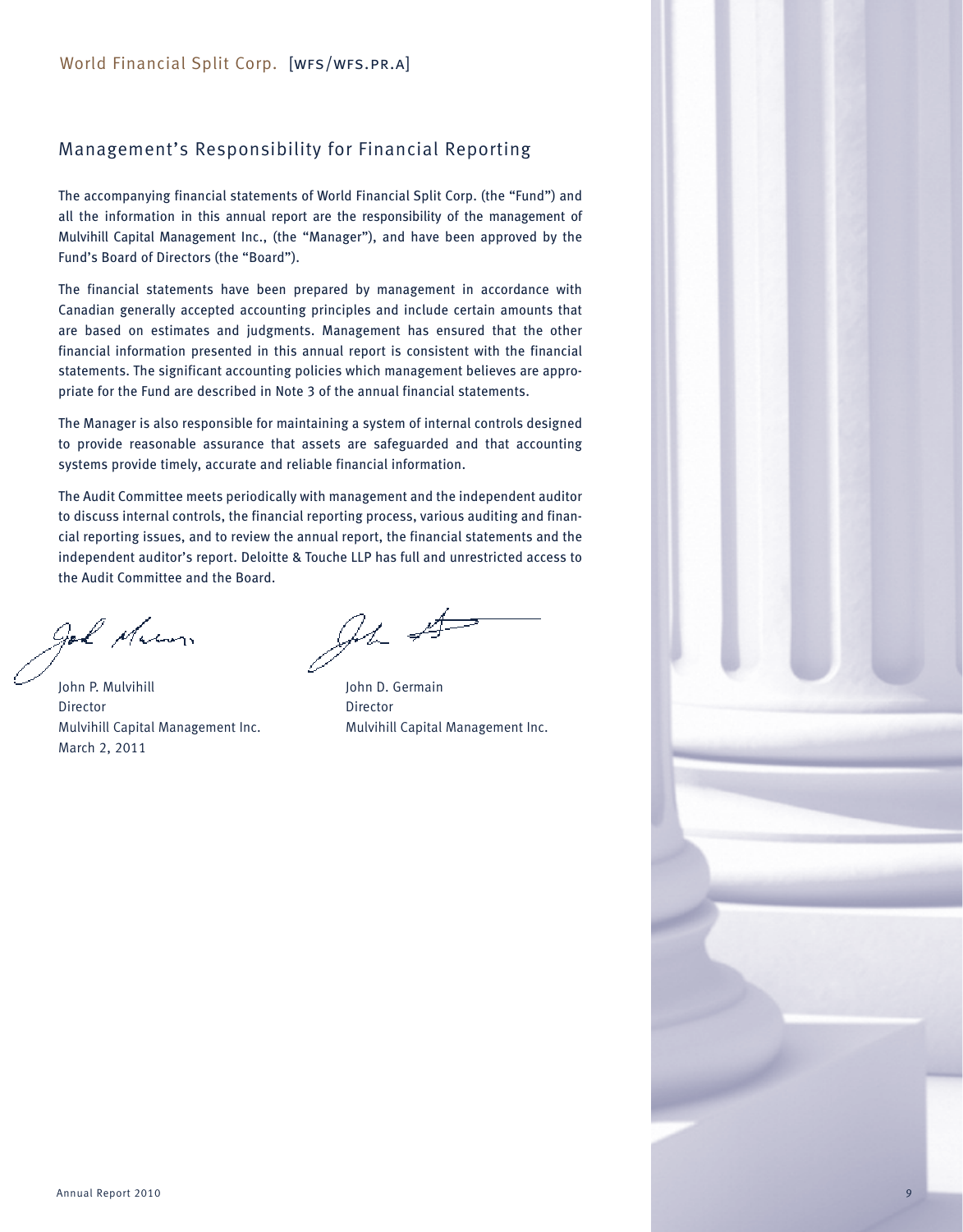# To the Shareholders of World Financial Split Corp.

We have audited the accompanying financial statements of World Financial Split Corp., which comprise the statement of investments as at December 31, 2010, the statements of financial position as at December 31, 2010 and 2009, and the statements of operations and deficit, changes in net assets and of cash flows for the years then ended, and a summary of significant accounting policies and other explanatory information.

#### Management's Responsibility for the Financial Statements

Management is responsible for the preparation and fair presentation of these financial statements in accordance with Canadian generally accepted accounting principles, and for such internal control as management determines is necessary to enable the preparation of financial statements that are free from material misstatement, whether due to fraud or error.

#### Auditor's Responsibility

Our responsibility is to express an opinion on these financial statements based on our audits. We conducted our audits in accordance with Canadian generally accepted auditing standards. Those standards require that we comply with ethical requirements and plan and perform the audit to obtain reasonable assurance about whether the financial statements are free from material misstatement.

An audit involves performing procedures to obtain audit evidence about the amounts and disclosures in the financial statements. The procedures selected depend on the auditor's judgment, including the assessment of the risks of material misstatement of the financial statements, whether due to fraud or error. In making those risk assessments, the auditor considers internal control relevant to the entity's preparation and fair presentation of the financial statements in order to design audit procedures that are appropriate in the circumstances, but not for the purpose of expressing an opinion on the effectiveness of the entity's internal control. An audit also includes evaluating the appropriateness of accounting policies used and the reasonableness of accounting estimates made by management, as well as evaluating the overall presentation of the financial statements.

We believe that the audit evidence we have obtained in our audits is sufficient and appropriate to provide a basis for our audit opinion.

#### Opinion

In our opinion, the financial statements present fairly, in all material respects, the financial position of World Financial Split Corp. as at December 31, 2010 and 2009, and the results of its operation, its changes in the net assets, and its cash flows for the years then ended in accordance with Canadian generally accepted accounting principles.

Oslotte + Toucke LLP

Chartered Accountants Licensed Public Accountants March 2, 2011 Toronto, Ontario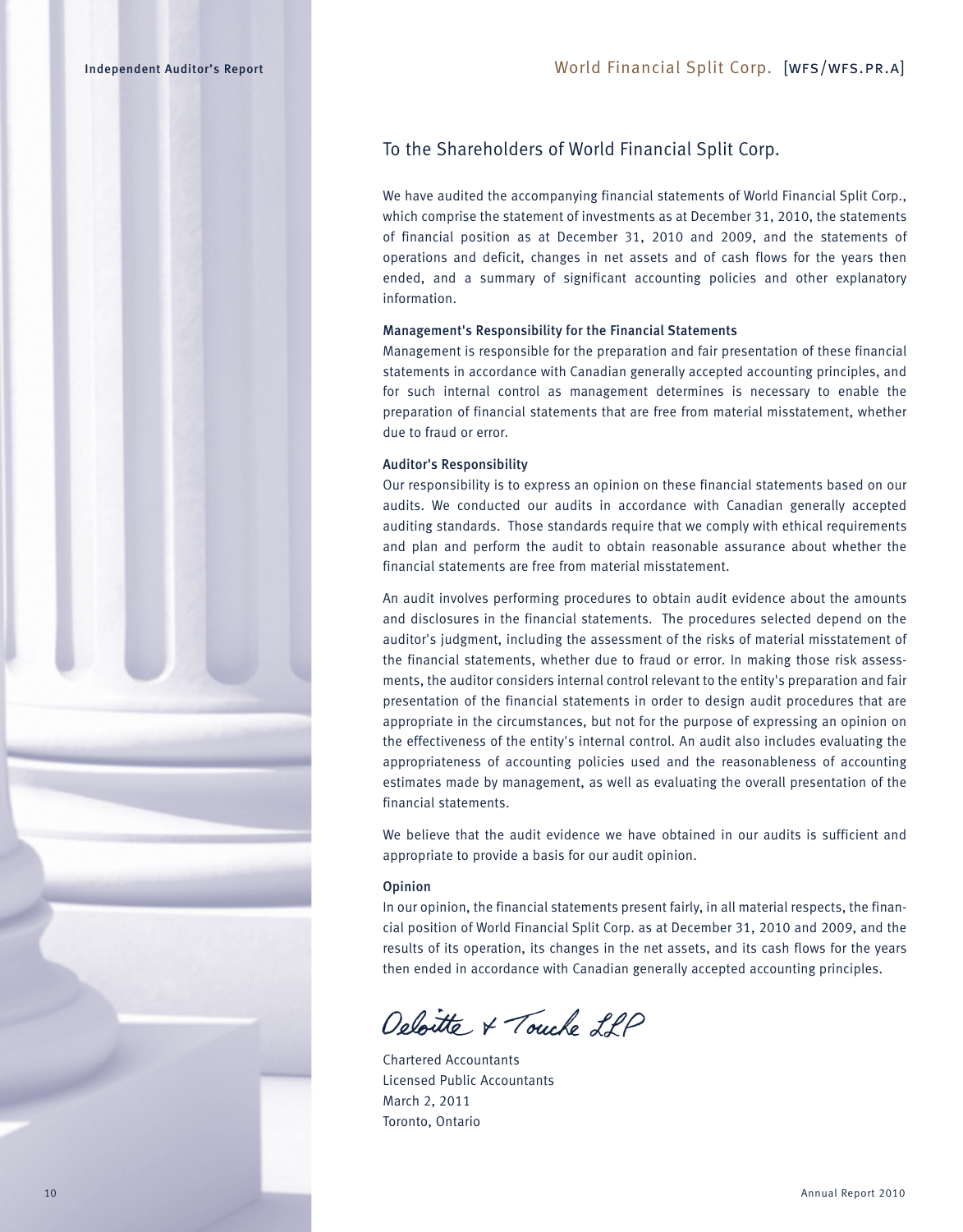# Statements of Financial Position

As at December 31

|                                                                                | 2010              |     | 2009          |
|--------------------------------------------------------------------------------|-------------------|-----|---------------|
| <b>ASSETS</b>                                                                  |                   |     |               |
| Investments at fair value (cost - \$63,142,083; 2009 - \$97,904,698)           | \$65,525,145      | Ŝ.  | 97,644,675    |
| Short-term investments at fair value (cost - \$13,316,298; 2009 - \$9,645,572) | 13,316,298        |     | 9,624,920     |
| Cash                                                                           | 44,966            |     | 38,736        |
| Interest receivable                                                            | 2,127             |     | 417           |
| Dividends receivable                                                           | 240,402           |     | 333,213       |
| Due from brokers - investments                                                 | 1,296,529         |     |               |
| <b>TOTAL ASSETS</b>                                                            | \$.<br>80,425,467 |     | \$107,641,961 |
| <b>LIABILITIES</b>                                                             |                   |     |               |
| Due to brokers - investments                                                   | Ŝ.<br>2,241,854   | \$  |               |
| Redemptions payable                                                            | 1,392,395         |     | 201,111       |
| <b>Accrued liabilities</b>                                                     | 133,241           |     | 187,635       |
| Accrued management fees                                                        | 72,970            |     | 100,515       |
| Redeemable Preferred shares (Note 5)                                           | 66,217,260        |     | 81,818,100    |
|                                                                                | 70,057,720        |     | 82,307,361    |
| EQUITY                                                                         |                   |     |               |
| Class A and Class J shares (Note 5)                                            | 84,035,812        |     | 113,422,791   |
| Deficit                                                                        | (73,668,065)      |     | (88,088,191)  |
|                                                                                | 10,367,747        |     | 25,334,600    |
| TOTAL LIABILITIES AND EQUITY                                                   | \$80,425,467      |     | \$107,641,961 |
| Number of Units Outstanding (Note 5)                                           | 6,621,726         |     | 8,181,810     |
| Net Assets per Unit                                                            |                   |     |               |
| Preferred Share (Note 5)                                                       | \$<br>10.0000     | \$  | 10.0000       |
| Class A Share - Basic                                                          | 1.5657            |     | 3.0965        |
| Net Assets per Unit (Note 4)                                                   | \$.<br>11.5657    | \$. | 13.0965       |
| Net Assets per Class A Share - Diluted (Note 5)                                | \$<br>1.4087      | \$  | 3.0063        |

On Behalf of the Board of Directors,

god Mum.

RhowForth

John P. Mulvihill, Director **Robert W. Korthals, Director** Robert W. Korthals, Director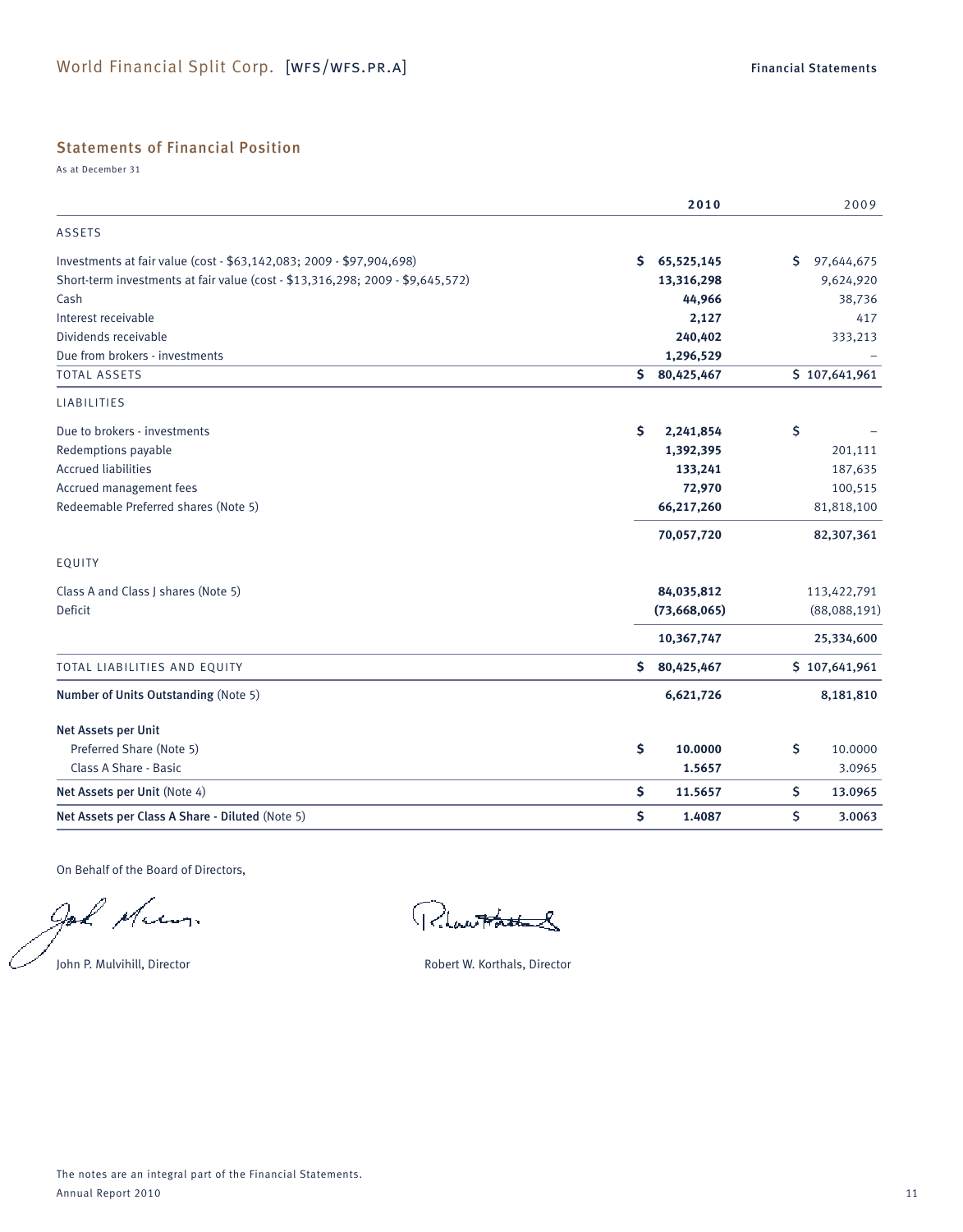# Statements of Operations and Deficit

Years ended December 31

|                                                                                                   |        | 2010            |     | 2009              |
|---------------------------------------------------------------------------------------------------|--------|-----------------|-----|-------------------|
| <b>REVENUE</b>                                                                                    |        |                 |     |                   |
| Interest, net of foreign exchange                                                                 | \$     | (7, 535)        | \$. | (2,050,453)       |
| <b>Dividends</b>                                                                                  |        | 2,153,047       |     | 3,362,189         |
| Withholding taxes                                                                                 |        | (181, 503)      |     | (207, 022)        |
|                                                                                                   |        | 1,964,009       |     | 1,104,714         |
| Net realized loss on investments                                                                  |        | (14, 705, 236)  |     | (44, 205, 074)    |
| Net realized loss on short-term investments                                                       |        |                 |     | (38, 832)         |
| Net realized gain on derivatives                                                                  |        | 2,233,382       |     | 10,688,168        |
| <b>Total Net Realized Loss</b>                                                                    |        | (12, 471, 854)  |     | (33, 555, 738)    |
| <b>TOTAL REVENUE</b>                                                                              |        | (10, 507, 845)  |     | (32, 451, 024)    |
| EXPENSES (Note 6)                                                                                 |        |                 |     |                   |
| Management fees                                                                                   |        | 981,105         |     | 1,358,947         |
| Service fees                                                                                      |        | 50,610          |     | 91,297            |
| Administrative and other expenses                                                                 |        | 111,942         |     | 113,374           |
| Transaction fees (Note 8)                                                                         |        | 360,280         |     | 506,221           |
| Custodian fees                                                                                    |        | 51,237          |     | 49,614            |
| <b>Audit fees</b>                                                                                 |        | 33,656          |     | 34,736            |
| Director fees                                                                                     |        | 20,575          |     | 19,631            |
| Independent review committee fees                                                                 |        | 6,601           |     | 6,514             |
| Legal fees                                                                                        |        | 8,693           |     | 15,410            |
| Shareholder reporting costs                                                                       |        | 35,610          |     | 39,647            |
| Federal and provincial sales taxes                                                                | 82,557 |                 |     | 79,012            |
| <b>Subtotal Expenses</b>                                                                          |        | 1,742,866       |     | 2,314,403         |
| Warrant offering costs (Note 5)                                                                   |        | 150,012         |     | 181,785           |
| <b>TOTAL EXPENSES</b>                                                                             |        | 1,892,878       |     | 2,496,188         |
| <b>Net Realized Loss before Distributions</b>                                                     |        | (12,400,723)    |     | (34, 947, 212)    |
| Preferred share distributions                                                                     |        | (3,887,971)     |     | (5, 235, 331)     |
| <b>Net Realized Loss</b>                                                                          |        | (16, 288, 694)  |     | (40, 182, 543)    |
| Net change in unrealized appreciation/depreciation of investments                                 |        | 2,643,085       |     | 44,295,899        |
| Net change in unrealized appreciation/depreciation of short-term investments                      |        | 20,216          |     | 122,929           |
| Total Net Change in Unrealized Appreciation/Depreciation of Investments                           |        | 2,663,301       |     | 44,418,828        |
| NET INCOME (LOSS) FOR THE YEAR                                                                    |        | \$(13,625,393)  | \$  | 4,236,285         |
| NET INCOME (LOSS) PER CLASS A SHARE - BASIC                                                       |        |                 |     |                   |
| (based on the weighted average number of Class A shares outstanding during the year of 7,565,966; |        |                 |     |                   |
| $2009 - 10,206,413$                                                                               | \$     | (1.8009)        | \$  | 0.4151            |
| NET INCOME (LOSS) PER CLASS A SHARE - DILUTED                                                     | \$     | (1.8009)        | \$  | 0.4070            |
| <b>DEFICIT</b>                                                                                    |        |                 |     |                   |
| Balance, beginning of year                                                                        |        | \$ (88,088,191) |     | \$(134, 784, 648) |
| Net allocations on retractions of Class A shares (Note 5)                                         |        | 28,045,519      |     | 42,460,172        |
| Net income (loss) for the year                                                                    |        | (13,625,393)    |     | 4,236,285         |
| BALANCE, END OF YEAR                                                                              |        | \$(73,668,065)  |     | \$ (88,088,191)   |
|                                                                                                   |        |                 |     |                   |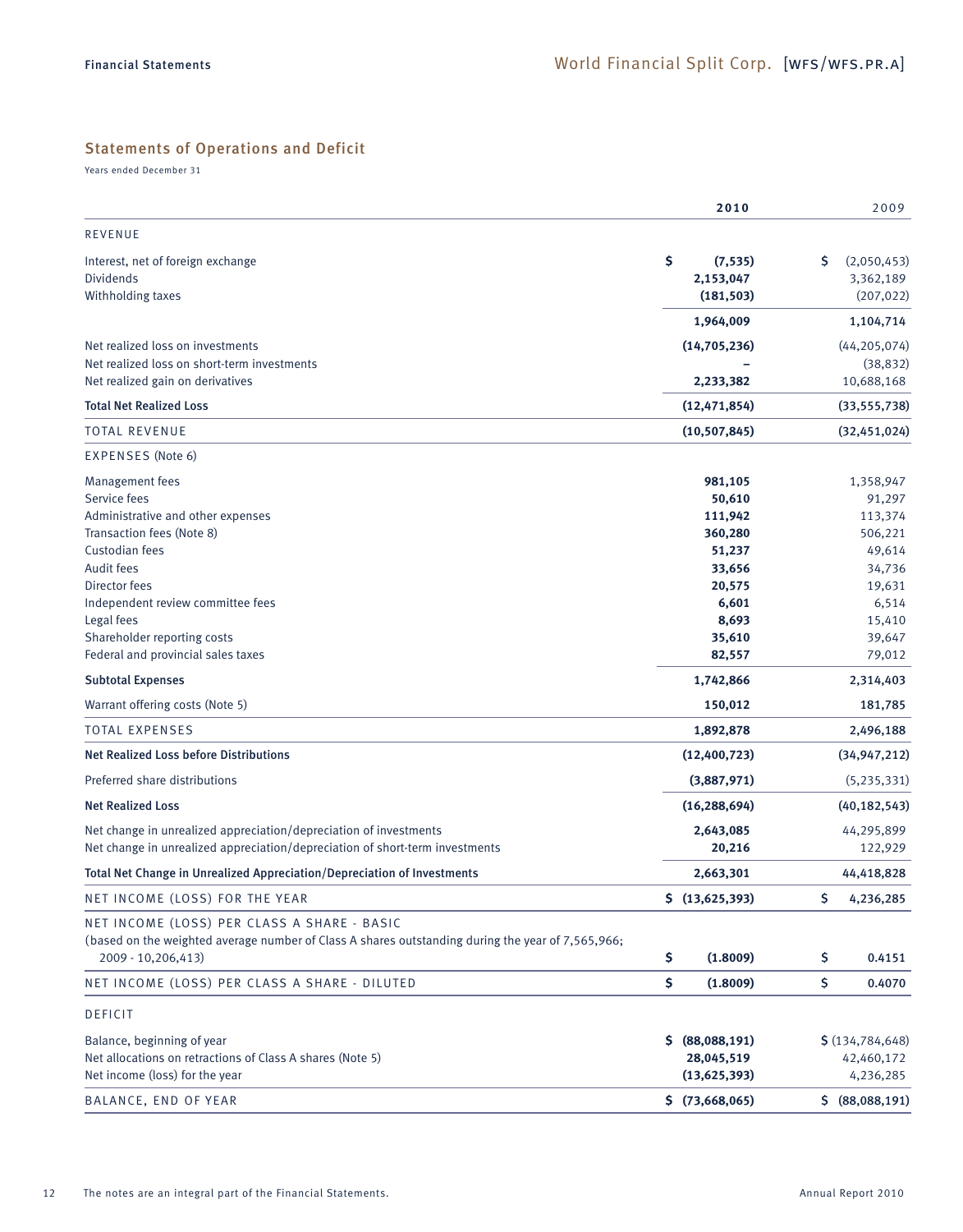# Statements of Changes in Net Assets

Years ended December 31

|                                                                        | 2010           | 2009             |
|------------------------------------------------------------------------|----------------|------------------|
| NET ASSETS - CLASS A AND J SHARES, BEGINNING OF YEAR                   | \$25,334,600   | 29,286,560<br>S. |
| Net Realized Loss before Distributions                                 | (12,400,723)   | (34, 947, 212)   |
| <b>Class A Share Capital Transactions</b>                              |                |                  |
| Proceeds from issuance of Class A shares, net of warrant exercise fees | 2,623,958      | 1,314            |
| Value for Class A shares redeemed                                      | (3,965,418)    | (8, 189, 559)    |
|                                                                        | (1,341,460)    | (8, 188, 245)    |
| <b>Distributions</b>                                                   |                |                  |
| <b>Preferred Shares</b>                                                |                |                  |
| Non-taxable distributions                                              | (3,887,971)    | (5, 235, 331)    |
| Net Change in Unrealized Appreciation/Depreciation of Investments      | 2,663,301      | 44,418,828       |
| Changes in Net Assets during the Year                                  | (14, 966, 853) | (3,951,960)      |
| NET ASSETS - CLASS A AND J SHARES, END OF YEAR                         | \$10,367,747   | 25,334,600       |

# Statements of Cash Flows

Years ended December 31

|                                                                                                      |    | 2010            |     | 2009           |
|------------------------------------------------------------------------------------------------------|----|-----------------|-----|----------------|
| CASH AND SHORT-TERM INVESTMENTS, BEGINNING OF YEAR                                                   | S. | 9,663,656       | Ŝ.  | 60,790,338     |
| Cash Flows Provided by (Used In) Operating Activities                                                |    |                 |     |                |
| <b>Net Realized Loss before Distributions</b>                                                        |    | (12,400,723)    |     | (34, 947, 212) |
| Adjustments to Reconcile Net Cash Provided by (Used In) Operating Activities                         |    |                 |     |                |
| Purchase of investment securities                                                                    |    | (159, 155, 199) |     | (137,074,026)  |
| Proceeds from disposition of investment securities                                                   |    | 181,445,960     |     | 142,456,025    |
| Net realized (gain)/loss on sale of investments (including derivatives)                              |    | 12,471,854      |     | 33,516,906     |
| (Increase)/decrease in due from brokers - investments, dividends receivable and interest receivable  |    | (1, 205, 428)   |     | 914,334        |
| Increase/(decrease) in due to brokers - investments, accrued liabilities and accrued management fees |    | 2,159,915       |     | 68,664         |
| Net change in unrealized appreciation/depreciation of cash and short-term investments                |    | 20,216          |     | 122,929        |
|                                                                                                      |    | 35,737,318      |     | 40,004,832     |
| Cash Flows Provided by (Used In) Financing Activities                                                |    |                 |     |                |
| Proceeds from issuance of Units, net of warrant exercise fees                                        |    | 11,610,118      |     | 1,314          |
| Distributions to Preferred shares                                                                    |    | (3,887,971)     |     | (5, 235, 331)  |
| Preferred share redemptions                                                                          |    | (23, 532, 000)  |     | (41, 586, 310) |
| Class A share redemptions                                                                            |    | (3,829,134)     |     | (9,363,975)    |
|                                                                                                      |    | (19, 638, 987)  |     | (56, 184, 302) |
| Net Increase/(Decrease) in Cash and Short-Term Investments During the Year                           |    | 3,697,608       |     | (51, 126, 682) |
| CASH AND SHORT-TERM INVESTMENTS, END OF YEAR                                                         |    | \$13,361,264    | Ŝ.  | 9,663,656      |
| Cash and Short-Term Investments comprised of:                                                        |    |                 |     |                |
| Cash                                                                                                 | Ś. | 44,966          | \$. | 38,736         |
| Short-Term Investments                                                                               |    | 13,316,298      |     | 9,624,920      |
|                                                                                                      |    |                 |     |                |
| CASH AND SHORT-TERM INVESTMENTS, END OF YEAR                                                         |    | \$13,361,264    | S.  | 9,663,656      |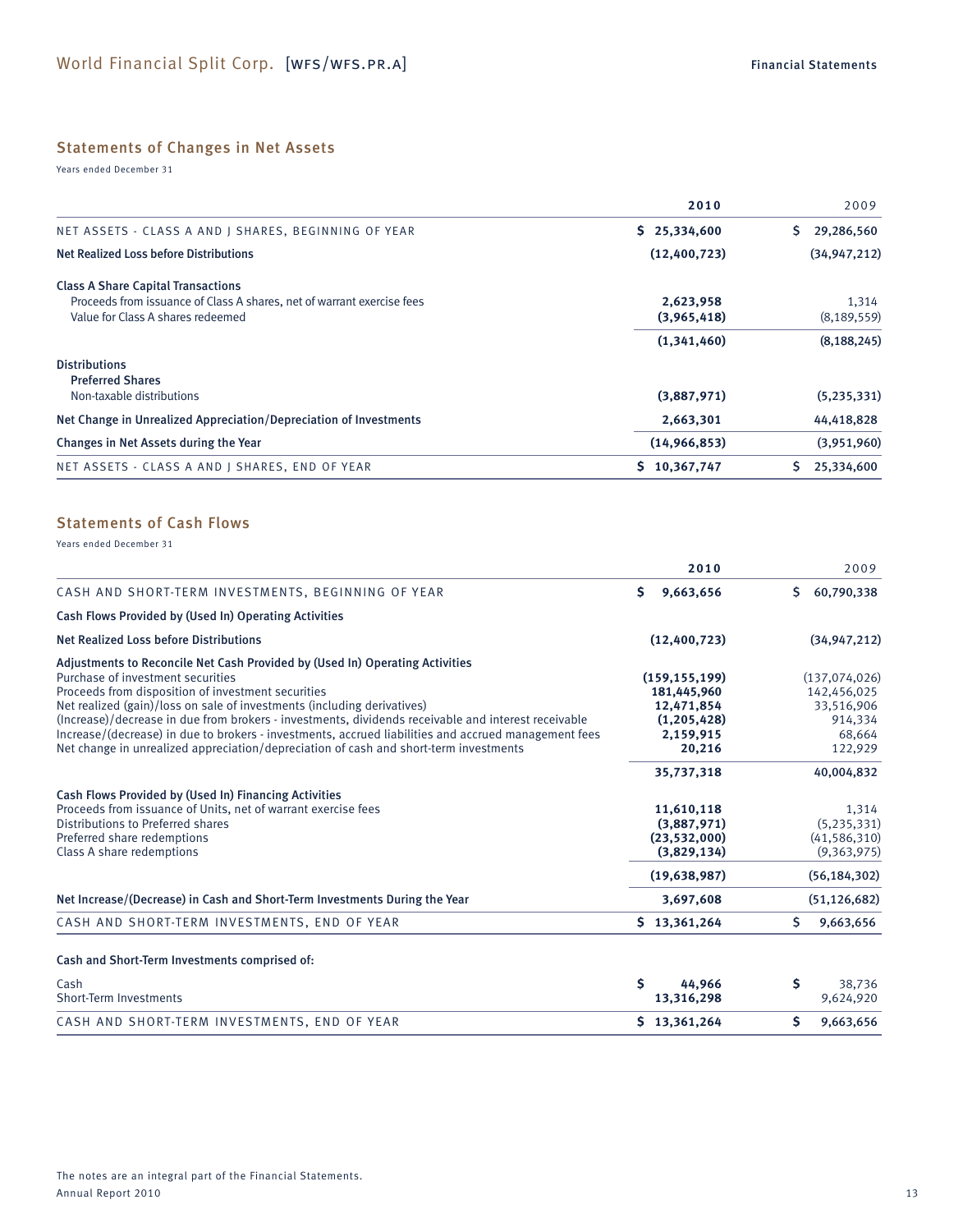# Statement of Investments

As at December 31, 2010

|                                                    | Par Value/<br><b>Number of Shares</b> |     | Average<br>Cost | Fair<br><b>Value</b> | $%$ of<br><b>Portfolio</b> |
|----------------------------------------------------|---------------------------------------|-----|-----------------|----------------------|----------------------------|
| <b>SHORT-TERM INVESTMENTS</b>                      |                                       |     |                 |                      |                            |
| <b>Term Deposits</b>                               |                                       |     |                 |                      |                            |
| National Bank of Canada, 0.95% - January 4, 2011   | 2,100,000                             | \$  | 2,100,000       | 2,100,000<br>S.      |                            |
| Royal Bank of Canada, 0.95% - January 4, 2011      | 4,050,000                             |     | 4,050,000       | 4,050,000            |                            |
| Royal Bank of Canada, USD, 0.15% - January 4, 2011 | 4,500,000                             |     | 4,471,428       | 4,471,428            |                            |
| <b>Total Term Deposits</b>                         |                                       |     | 10,621,428      | 10,621,428           | 79.8%                      |
| <b>Treasury Bills</b>                              |                                       |     |                 |                      |                            |
| Government of Canada, 0.98% - February 17, 2011    | 2,700,000                             |     | 2,694,870       | 2,694,870            | 20.2%                      |
|                                                    |                                       |     | 13,316,298      | 13,316,298           | 100.0%                     |
| <b>Accrued Interest</b>                            |                                       |     |                 | 2,127                | $0.0\%$                    |
| <b>TOTAL SHORT-TERM INVESTMENTS</b>                |                                       | \$  | 13,316,298      | \$13,318,425         | 100.0%                     |
| <b>INVESTMENTS</b>                                 |                                       |     |                 |                      |                            |
| <b>Canadian Common Shares</b>                      |                                       |     |                 |                      |                            |
| <b>Financials</b>                                  |                                       |     |                 |                      |                            |
| <b>Bank of Montreal</b>                            | 36,500                                | \$  | 2,144,391       | 2,096,560<br>S.      |                            |
| Canadian Imperial Bank of Commerce                 | 24,200                                |     | 1,747,706       | 1,893,166            |                            |
| <b>Manulife Financial Corporation</b>              | 73,000                                |     | 1,250,704       | 1,248,300            |                            |
| National Bank of Canada                            | 61,000                                |     | 3,972,413       | 4,173,620            |                            |
| Sun Life Financial Inc.                            | 25,000                                |     | 760,047         | 750,500              |                            |
| The Bank of Nova Scotia                            | 66,800                                |     | 3,501,933       | 3,810,940            |                            |
| The Toronto-Dominion Bank                          | 36,000                                |     | 2,482,393       | 2,667,600            |                            |
| <b>Total Financials</b>                            |                                       |     | 15,859,587      | 16,640,686           | 25.4%                      |
| <b>Total Canadian Common Shares</b>                |                                       | \$  | 15,859,587      | \$16,640,686         | 25.4%                      |
| Non-North American Common Shares                   |                                       |     |                 |                      |                            |
| <b>Financials</b>                                  |                                       |     |                 |                      |                            |
| Banco Santander SA - Spon ADR                      | 325,000                               | \$. | 4,208,088       | S.<br>3,436,043      |                            |
| Barclays PLC - Spon ADR                            | 148,000                               |     | 3,192,318       | 2,427,965            |                            |
| <b>HSBC Holdings plc ADR</b>                       | 67,000                                |     | 3,366,248       | 3,397,967            |                            |
| ING Groep N.V. ADR                                 | 263,000                               |     | 2,284,764       | 2,558,422            |                            |
| KB Financial Group, Inc. ADR                       | 84,343                                |     | 3,664,174       | 4,429,225            |                            |
| <b>UBS AG</b>                                      | 179,457                               |     | 3,104,687       | 2,933,324            |                            |
| <b>Total Financials</b>                            |                                       |     | 19,820,279      | 19,182,946           | 29.3%                      |
| <b>Total Non-North American Common Shares</b>      |                                       | \$  | 19,820,279      | \$19,182,946         | 29.3%                      |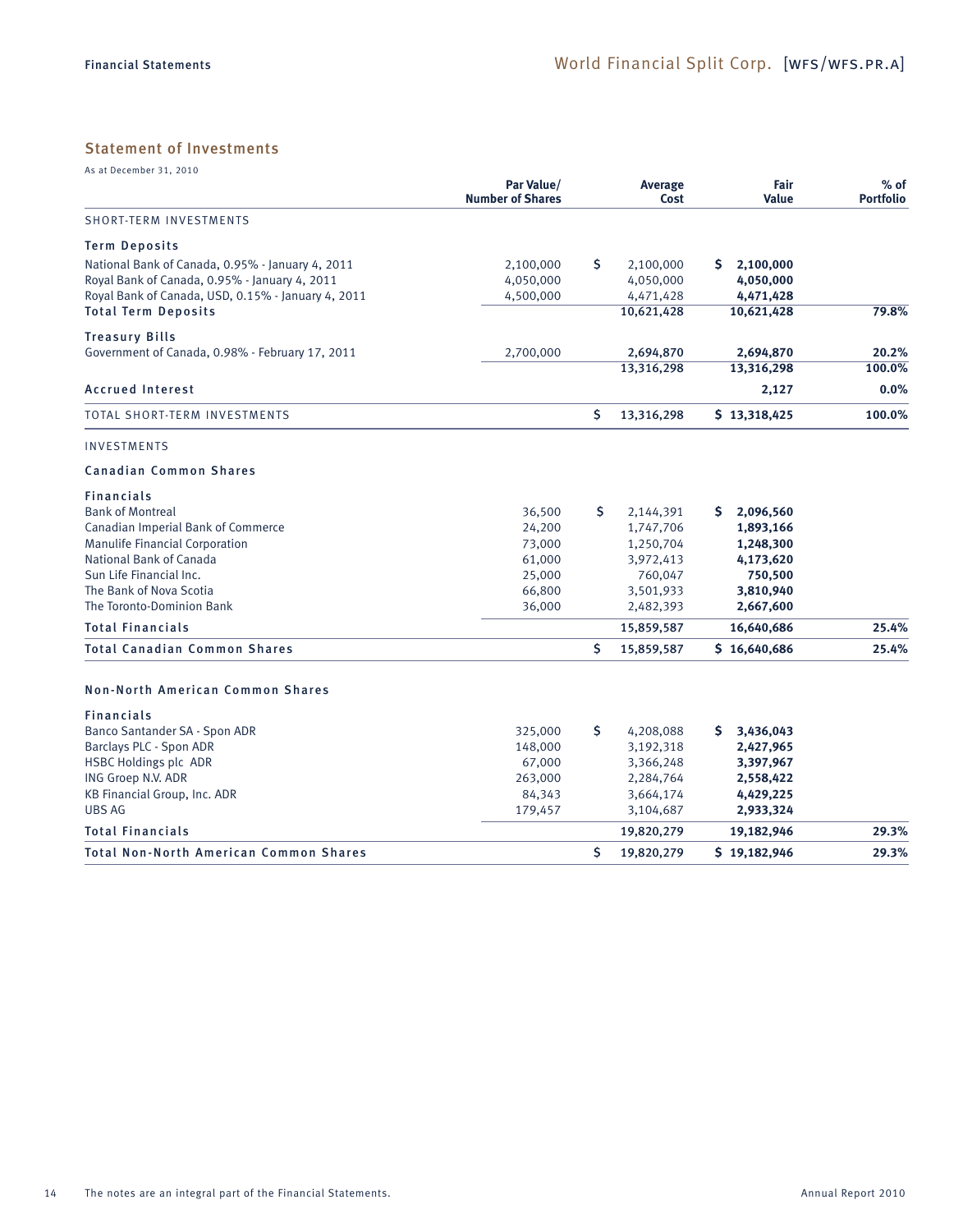# Statement of Investments

As at December 31, 2010

|                                                                             | <b>Number of Shares/</b><br><b>Number of Contracts</b> |     | <b>Average Cost/</b><br><b>Proceeds</b> |    | Fair<br><b>Value</b> | $%$ of<br><b>Portfolio</b> |
|-----------------------------------------------------------------------------|--------------------------------------------------------|-----|-----------------------------------------|----|----------------------|----------------------------|
| <b>United States Common Shares</b>                                          |                                                        |     |                                         |    |                      |                            |
| <b>Financials</b>                                                           |                                                        |     |                                         |    |                      |                            |
| AFLAC Inc.                                                                  | 74,500                                                 | \$. | 3,621,679                               |    | 5, 4, 177, 342       |                            |
| Citigroup Inc.                                                              | 745,000                                                |     |                                         |    | 3,501,476            |                            |
| Goldman Sachs Group, Inc.                                                   | 28,100                                                 |     | 3,377,593<br>4,363,113                  |    | 4,695,014            |                            |
| JPMorgan Chase & Co.                                                        | 120,000                                                |     | 5,501,692                               |    | 5,056,886            |                            |
| Metlife Inc.                                                                |                                                        |     |                                         |    |                      |                            |
|                                                                             | 98,023                                                 |     | 4,426,621                               |    | 4,328,483            |                            |
| The Travelers Companies, Inc.<br>US Bancorp.                                | 62,000<br>151,000                                      |     | 3,285,423                               |    | 3,432,089            |                            |
|                                                                             |                                                        |     | 3,565,906                               |    | 4,046,612            |                            |
| <b>Total Financials</b>                                                     |                                                        | Ś   | 28, 142, 027                            |    | 29,237,902           | 44.6%                      |
| <b>Total United States Common Shares</b>                                    |                                                        |     | 28, 142, 027                            |    | \$29,237,902         | 44.6%                      |
| <b>Forward Exchange Contracts</b>                                           |                                                        |     |                                         |    |                      |                            |
| Sold USD \$12,000,000, Bought CAD \$12,186,900 @ 0.98466 - January 12, 2011 |                                                        |     |                                         | \$ | 259,924              |                            |
| Sold USD \$8,700,000, Bought CAD \$8,900,100 @ 0.97752 - January 26, 2011   |                                                        |     |                                         |    | 250,321              |                            |
| Sold USD \$3,300,000, Bought CAD \$3,314,520 @ 0.99562 - January 26, 2011   |                                                        |     |                                         |    | 33,636               |                            |
| Sold USD \$12,000,000, Bought CAD \$12,128,760 @ 0.98938 - February 9, 2011 |                                                        |     |                                         |    | 194,689              |                            |
| Sold USD \$2,000,000, Bought CAD \$2,009,350 @ 0.99534 - February 23, 2011  |                                                        |     |                                         |    | 19,788               |                            |
| Sold USD \$13,800,000, Bought CAD \$14,087,385 @ 0.97960 - March 9, 2011    |                                                        |     |                                         |    | 354,120              |                            |
| <b>Total Forward Exchange Contracts</b>                                     |                                                        |     |                                         | Ś. | 1,112,478            | 1.7%                       |
|                                                                             |                                                        |     |                                         |    |                      |                            |
| Options                                                                     |                                                        |     |                                         |    |                      |                            |
| Written Covered Call Options (100 shares per contract)                      |                                                        |     |                                         |    |                      |                            |
| AFLAC Inc. - January 2011 @ \$55                                            | (375)                                                  | \$. | (55,686)                                | \$ | (67, 573)            |                            |
| Banco Santander SA-Spon ADR - January 2011 @ \$11                           | (1,625)                                                |     | (78, 261)                               |    | (56, 112)            |                            |
| Barclays PLC - Spon ADR - January 2011 @ \$17                               | (740)                                                  |     | (49,004)                                |    | (28, 875)            |                            |
| Citigroup Inc. - January 2011 @ \$5                                         | (2,400)                                                |     | (39, 540)                               |    | (38, 712)            |                            |
| Goldman Sachs Group, Inc. - January 2011 @ \$164                            | (140)                                                  |     | (59, 531)                               |    | (70, 397)            |                            |
| HSBC Holdings plc ADR - January 2011 @ \$52                                 | (335)                                                  |     | (37, 881)                               |    | (12, 492)            |                            |
| ING Groep N.V. ADR - January 2011 $\omega$ \$10                             | (1, 330)                                               |     | (32, 558)                               |    | (29, 735)            |                            |
| JPMorgan Chase & Co. - January 2011 @ \$40                                  | (600)                                                  |     | (74, 649)                               |    | (128, 168)           |                            |
| KB Financial Group, Inc. ADR - January 2011 @ \$50                          | (420)                                                  |     | (91, 865)                               |    | (146, 067)           |                            |
| Metlife Inc. - January 2011 @ \$44                                          | (490)                                                  |     | (67, 256)                               |    | (47, 641)            |                            |
| The Bank of Nova Scotia - January 2011 $\omega$ \$57                        | (185)                                                  |     | (11, 562)                               |    | (16, 278)            |                            |
| <b>Total Written Covered Call Options</b>                                   |                                                        |     | (597, 793)                              |    | (642, 050)           | (1.0)%                     |
| Written Covered Put Options (100 shares per contract)                       |                                                        |     |                                         |    |                      |                            |
| The Bank of Nova Scotia - January 2011 @ \$57                               | (72)                                                   |     | (5, 976)                                |    | (6, 817)             | 0.0%                       |
| <b>Total Options</b>                                                        |                                                        | \$  | (603, 769)                              | \$ | (648, 867)           | (1.0)%                     |
| Adjustment for transaction costs                                            |                                                        |     | (76, 041)                               |    |                      |                            |
| <b>TOTAL INVESTMENTS</b>                                                    |                                                        | \$  | 63,142,083                              |    | \$65,525,145         | 100.0%                     |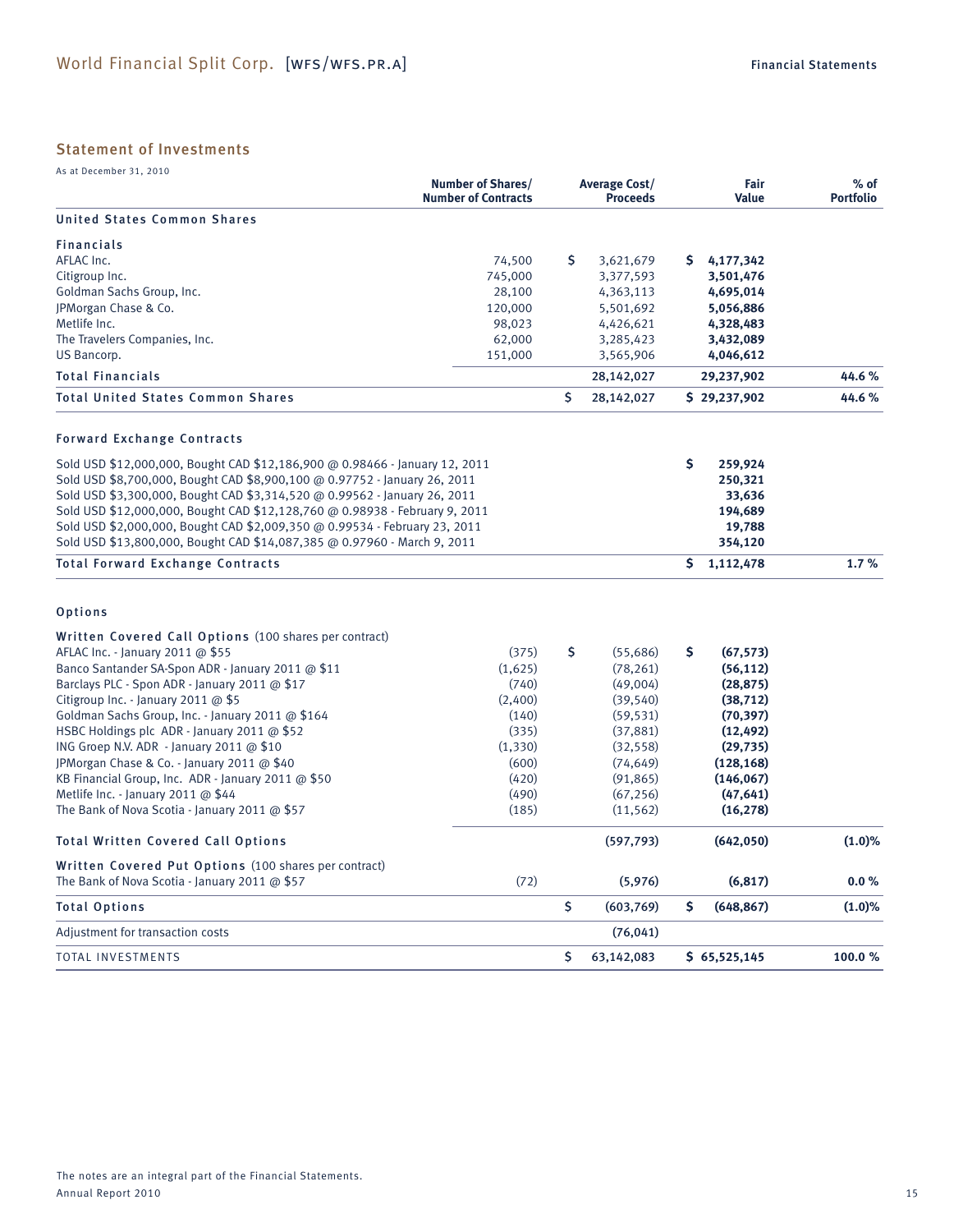#### 1. Corporate Information

World Financial Split Corp. (the "Fund") is a mutual fund corporation incorporated under the laws of the Province of Ontario on December 5, 2003. The Fund began operations on February 17, 2004. All shares outstanding on June 30, 2011 (the "Termination Date") will be redeemed by the Fund on that date unless otherwise determined by a majority vote of each class of shareholders.

The Manager of the Fund is Mulvihill Capital Management Inc. ("MCM"). Prior to September 1, 2010, the Manager of the Fund was Mulvihill Fund Services Inc. ("Mulvihill") which amalgamated with MCM on September 1, 2010. As successor, MCM is the Manager and the Investment Manager of the Fund. RBC Dexia Investor Services Trust is the Custodian of the assets of the Fund.

#### 2. Investment Objectives of the Fund

The Fund's investment objectives are to provide holders of Preferred shares with fixed cumulative preferential quarterly cash distributions in the amount of \$0.131250 per Preferred share representing a yield on the issue price of the Preferred shares of 5.25 percent per annum, to provide holders of Class A shares with regular quarterly cash distributions targeted to be 8.0 percent per annum and to return the original issue price to holders of both Preferred shares and Class A shares at the time of redemption of such shares on the termination date of lune 30, 2011.

The Fund invests in a portfolio (the "Portfolio") which includes common equity securities selected from the ten largest Financial Services companies by market capitalization in each of Canada, the United States and the Rest of the World (the "Portfolio Universe"). In addition, the issuers of the securities in the Fund's Portfolio, other than those of Canadian issuers, must have a minimum local currency issuer credit rating of "A" from Standard & Poor's Rating Services or a comparable rating from an equivalent rating agency.

In addition, up to 20 percent of the net asset value of the Fund may be invested in common equity securities of Financial Services companies that are not in the Portfolio Universe as long as such companies have a market capitalization at the time of investment of at least U.S. \$10.0 billion and for non-Canadian issuers, a minimum local currency issuer credit rating of "A" from Standard & Poor's Rating Services or a comparable rating from an equivalent rating agency.

Foreign exchange forward contracts may be used to hedge the Fund's exposure to potential fluctuations in foreign exchange. The hedging strategy can include the hedging of all or a portion of the currency exposure of an existing investment or group of investments and will vary based upon the Manager's assessment of market conditions. There can be no assurance that the use of foreign exchange forward contracts will be effective. Losses may arise due to changes in the value of the foreign currency or if the counterparty does not perform under the contract.

#### 3. Summary of Significant Accounting Policies

These financial statements have been prepared in accordance with Canadian generally accepted accounting principles ("Canadian GAAP"), which include estimates and assumptions by management that may affect the reported amounts of assets, liabilities, income and expenses during the reported periods. Primary estimates include valuation of investments. While management believes that the estimates used in preparing its financial statements are reasonable and prudent, actual results could differ from these estimates.

#### Financial Instruments – Disclosures

The Fund uses a three-tier hierarchy as a framework for disclosing fair value based on inputs used to value the Fund's investments. See additional note disclosures in Note 10.

The significant accounting policies of the Fund are as follows:

#### Valuation of Investments

Investments are recorded in the financial statements at their fair value determined as follows:

Securities are valued at fair value, which is determined by the closing bid price on the recognized stock exchange on which the securities are listed or principally traded. If no bid prices are available the securities are valued at the closing sale price.

Short-term investments are included in the statement of investments at their cost including applicable foreign exchange translations. This value, together with accrued interest, approximates fair value at bid price.

Listed options are valued at fair values as reported on recognized exchanges. Over the counter options are valued using the Black-Scholes valuation model.

The value of a forward exchange contract shall be the gain or loss with respect thereto that would be realized if, on the Valuation Date, the position in the forward exchange contract, as the case may be, was to be closed out.

#### Transaction Fees

Transaction fees have been expensed as incurred and included in the transaction fees line in the Statement of Operations and Deficit. Transaction fees are costs that are directly attributable to portfolio transactions which include fees and commissions paid to brokers and dealers.

#### Investment Transactions and Income

Investment transactions are accounted for on a trade date basis. Realized gains and losses on the sale of investments and change in unrealized appreciation/depreciation of investments are determined on an average cost basis. Realized gains and losses relating to written options may arise from:

(i) Expiration of written options whereby realized gains are equivalent to the premium received;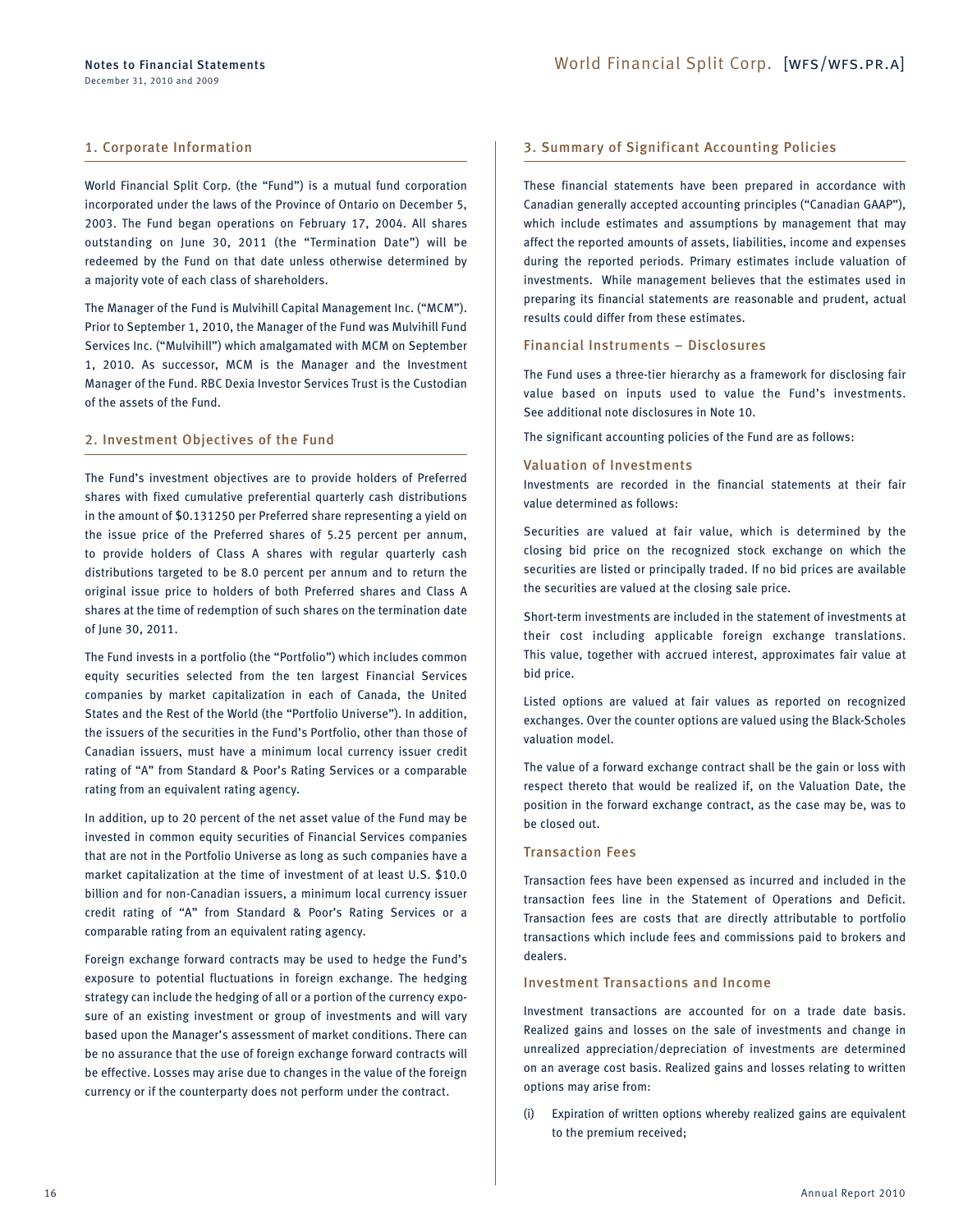- (ii) Exercise of written covered call options whereby realized gains or losses are equivalent to the premium received in addition to the realized gain or loss from disposition of the related investments at the exercise price of the option; and
- (iii) Closing of written options whereby realized gains or losses are equivalent to the cost of purchasing options to close the positions, net of any premium received.

Realized gains and losses related to options are included in gain (loss) on sale of derivatives.

Realized gains and losses relating to purchased put options may arise from:

- (i) Expiration of purchased put options whereby realized losses are equivalent to the premium paid;
- (ii) Exercise of purchased put options whereby realized gains or losses are equivalent to the realized gain or loss from disposition of the related investments at the exercise price of the option less the premium paid; and
- (iii) Sale of purchased put options whereby realized gains or losses are equivalent to the sale proceeds, net of any premium paid.

Dividend income is recorded on the ex-dividend date. Interest income is recorded daily as it is earned.

Option premiums received are reflected as deferred credits in investments so long as the options are outstanding. Any difference resulting from revaluation is included in the change in unrealized appreciation/depreciation of investments. Premiums received on written put options that are exercised are included in the cost of the security purchased.

#### Redeemable Preferred Shares

Each Redeemable Preferred share is valued for financial statement purposes at the lesser of: (i) \$10.00; and (ii) the net asset value of the Fund divided by the number of Preferred shares outstanding.

#### Foreign Currency Translation

Assets and liabilities denominated in foreign currencies are translated into Canadian dollars at the prevailing rate of exchange on each valuation date. Purchases and sales of investments, and income derived from investments, are translated at the rate of exchange prevailing on the respective dates of such transactions.

Foreign exchange gains (losses) on short-term investments are reflected as interest income (loss). Realized gains and losses relating to forward exchange contracts are included in net realized gain (loss) on derivatives. Other foreign exchange gains (losses) are recorded as realized or unrealized gain (loss) on investments, as appropriate.

#### 4. Net Asset Value

The net asset value of the Fund is calculated using the fair value of investments at the close or last trade price. The net assets per Unit is calculated using the fair value of investments at the closing bid price. The net assets per Unit for financial reporting purposes and net asset value per Unit for pricing purposes will not be the same due to the use of different valuation techniques.

The difference between the net asset value per Unit for pricing purposes and the net assets per Unit reflected in the financial statements is as follows:

|                                                        | 2010      | 2009      |
|--------------------------------------------------------|-----------|-----------|
| Net Asset Value per Unit (for pricing purposes)        | \$11,5703 | \$13,1089 |
| <b>Difference</b>                                      | (0.0046)  | (0.0124)  |
| Net Assets per Unit (for financial statement purposes) | \$11.5657 | \$13,0965 |

#### 5. Share Capital

The Fund is authorized to issue an unlimited number of Preferred shares, Class A shares and 100 Class J shares. Together, a Preferred share and a Class A share constitutes a Unit.

#### Preferred Shares

Preferred shares may be surrendered at any time for retraction, but will be retracted only on the monthly valuation date. Preferred shares whose shares are surrendered for retraction will be entitled to receive a price per share equal to 96 percent of the lesser of (i) the net asset value per Unit determined as of such valuation date less the cost of the purchase of a Class A share in the market for cancellation; and (ii) \$10.00. The cost of the purchase of a Class A share will include the purchase price of the Class A share, commission and such other costs, if any, related to the liquidation of any portion of the Portfolio to fund the purchase of the Class A share. Preferred shares also have an annual retraction right under which a shareholder may concurrently retract one Preferred share and one Class A share on the June month-end valuation date. The price paid will be equal to the net asset value per Unit.

The Fund's Preferred shares have been classified as liabilities in accordance with Canadian GAAP. Accordingly, net income for the period is stated after Preferred share distributions.

#### Class A Shares

The policy of the Board of Directors of the Fund will be to pay quarterly non-cumulative distributions to the holders of Class A shares in an amount targeted to be at least 8.0 percent per annum. There can be no assurance that the Fund will be able to pay distributions to the holders of Class A shares. No distributions will be paid to Class A shares if (i) the distributions payable on the Preferred shares are in arrears; or (ii) after the payment of the distribution by the Fund, the net asset value per unit would be less than \$15.00. The Fund has continued to suspend distributions on its Class A shares as the net asset value per Unit is below the \$15.00 suspension threshold.

Class A shares may be surrendered at any time for retraction, but will be retracted only on the monthly valuation date. Class A shares whose shares are surrendered for retraction will be entitled to receive a price per share equal to 96 percent of the difference between (i) the net asset value per Unit determined as of such valuation date, and (ii) the cost to the Fund of the purchase of a Preferred share in the market for cancellation. The cost of the purchase of a Preferred share will include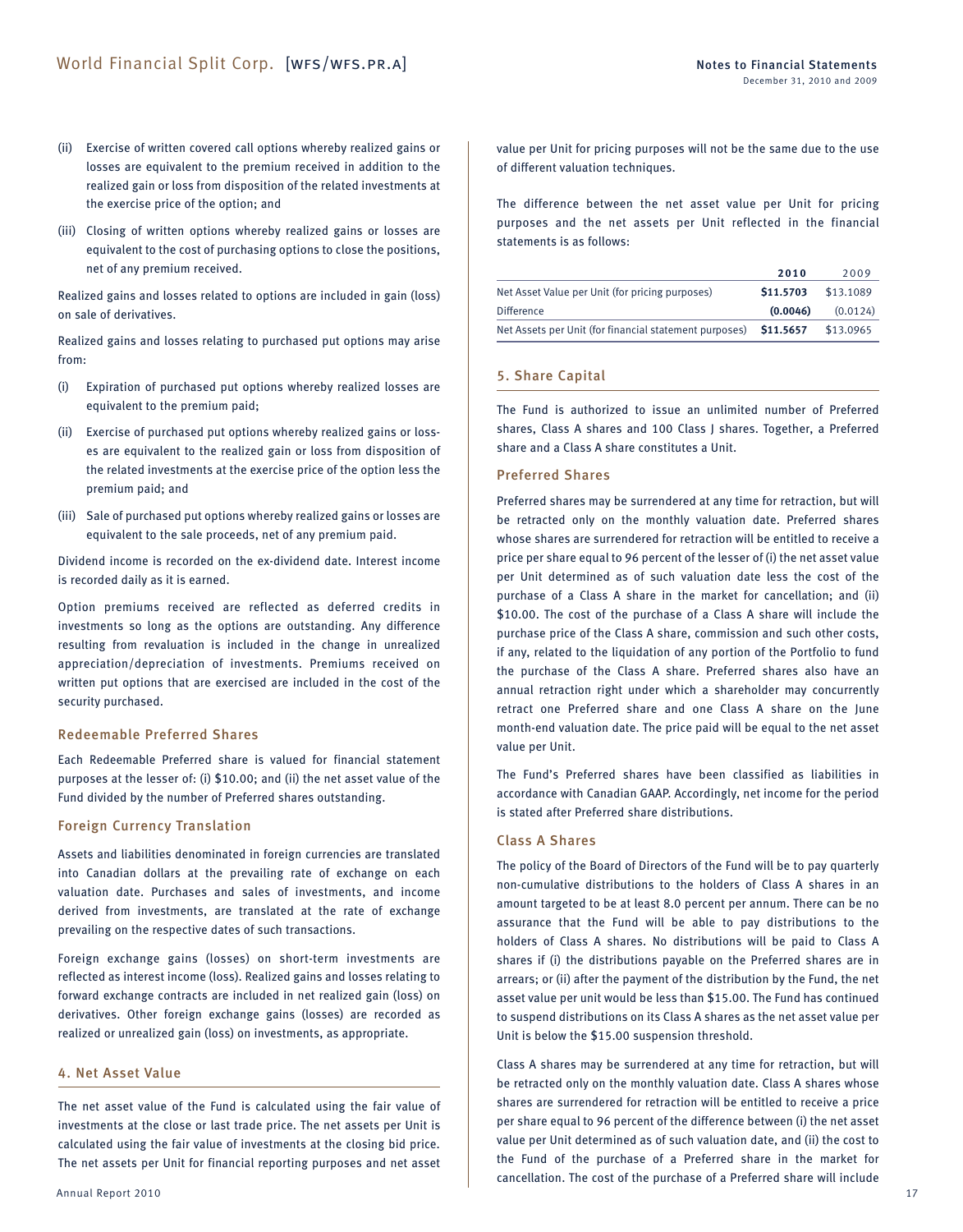the purchase price of the Preferred share, commission and such other costs, if any, related to the liquidation of any portion of the Portfolio to fund the purchase of the Preferred share. If the net asset value per Unit is less than \$10.00 the retraction price of a Class A share will be nil. Class A shares also have an annual retraction right under which a shareholder may concurrently retract one Preferred share and one Class A share on the June month-end valuation date. The price paid will be equal to the net asset value per unit. Net allocations on retractions represent gains on retractions where the price paid upon retraction is less than the carrying value of the retracted shares.

#### Class J Shares

Holders of Class J shares are not entitled to receive dividends and are entitled to one vote per share. Class J shares are redeemable and retractable at a price of \$1.00 per share. The Class J shares rank subsequent to both the Preferred shares and the Class A shares with respect to distributions on the dissolution, liquidation or winding-up of the Fund.

During the year, 2,458,700 Units (2009 - 3,653,549) were redeemed by the Fund.

| <b>Issued and Outstanding</b> |              |               |
|-------------------------------|--------------|---------------|
|                               | 2010         | 2009          |
| 6,621,726 Preferred shares    |              |               |
| $(2009 - 8.181.810)$          | \$66,217,260 | \$ 81,818,100 |
| 6,621,726 Class A shares      |              |               |
| $(2009 - 8.181.810)$          | \$84,035,712 | \$113,422,691 |
| 100 Class J shares            |              |               |
| $(2009 - 100)$                | 100          | 100           |
|                               | \$84,035,812 | \$113,422,791 |
|                               |              |               |

Under the terms of the normal course issuer bid issued in December 2009, the Fund proposed to purchase, if considered advisable, up to a maximum of 855,701 Class A Shares and 855,701 Preferred Shares or 10 percent of its public float as determined in accordance with the rules of the Toronto Stock Exchange ("TSX"). The purchases were to be made in the open market through the facilities of the TSX. The normal course issuer bid expired on December 7, 2010. As at December 7, 2010, no shares (2009 - nil) have been purchased by the Fund.

#### **Warrants**

In 2009, the Fund issued 8,557,210 warrants to Class A shareholders of record outstanding at the close of business on November 19, 2009 at a cost of \$181,795. All Class A shareholders as of the record date received warrants on a basis of one warrant for each share held. Each warrant entitled the shareholder thereof to acquire one Unit upon payment of \$13.14 on or before March 31, 2010. Warrants not exercised by the expiry date were rendered void and of no value. During the year, 898,616 warrants (2009 - 100 warrants) were exercised.

Upon exercise of a 2009 warrant, the Fund paid a fee of \$0.22 per warrant to the dealer whose client exercised the warrant. Such fees were paid by the Fund out of the assets attributable to the Units. During the year, warrant exercise fees paid amounted to \$197,696 (2009 - \$22).

In 2010, the Fund issued 6,994,526 warrants to Class A shareholders of record outstanding at the close of business on August 23, 2010 at a cost of \$150,012. All Class A shareholders as of the record date received warrants on a basis of one warrant for each share held. Each warrant entitles the shareholder thereof to acquire one Unit upon payment of \$11.43 on or before January 17, 2011. Warrants not exercised by the expiry date will be rendered void and of no value. During the year, nil warrants were exercised.

Upon exercise of a 2010 warrant, the Fund will pay a fee of \$0.17 per warrant to the dealer whose client has exercised the warrant. Such fees will be paid by the Fund out of the assets attributable to the Units. During the year, warrant exercise fees paid amounted to nil.

The basic net assets per Unit was calculated without giving effect to the dilutive impact of the outstanding warrants. The diluted net assets per Unit refers to the net assets of the Fund plus the net proceeds that would have been received by the Fund if all outstanding warrants were exercised, divided by the number of Units outstanding plus the additional Units that would be outstanding if all of the outstanding warrants had been exercised on the applicable valuation date. The diluted net assets per Unit, relating to the 2010 warrants, will be calculated when the basic net assets per Unit exceeds \$11.26 per Unit, equivalent to the subscription price of \$11.43 less the dealer fees of \$0.17, on the applicable valuation date.

No amount will be required to be included in computing the income of a shareholder as a consequence of acquiring warrants under the offerings. The fair market value and the cost of a warrant acquired under the offerings were nil, as of the date the warrant was issued.

#### 6. Management Fees and Expenses

Mulvihill amalgamated with MCM on September 1, 2010. As successor, MCM became the Manager and the Investment Manager of the Fund. Fees are payable to the Manager under the terms of the trust agreement and to the Investment Manager under the terms of an investment management agreement. The fees are payable at annual rates of 0.10 percent and 1.00 percent respectively of the Fund's net asset value, calculated and payable monthly, plus applicable taxes.

The Fund is responsible for all ongoing custodian, manager, legal, accounting and audit fees as well as all other expenses incurred by the custodian and Manager in the ordinary course of business relating to the Fund's operations. The Fund is also responsible for commissions and other costs of portfolio transactions and any extraordinary expenses of the Fund which may be incurred from time to time.

The Manager pays a service fee (the "Service Fee") to each dealer whose clients hold Class A shares. The Service Fee is calculated and paid at the end of each calendar quarter and is equal to 0.40 percent annually of the value of the Class A shares held by clients of the dealer. For these purposes, the value of the Class A share is the NAV per Unit less \$10.00.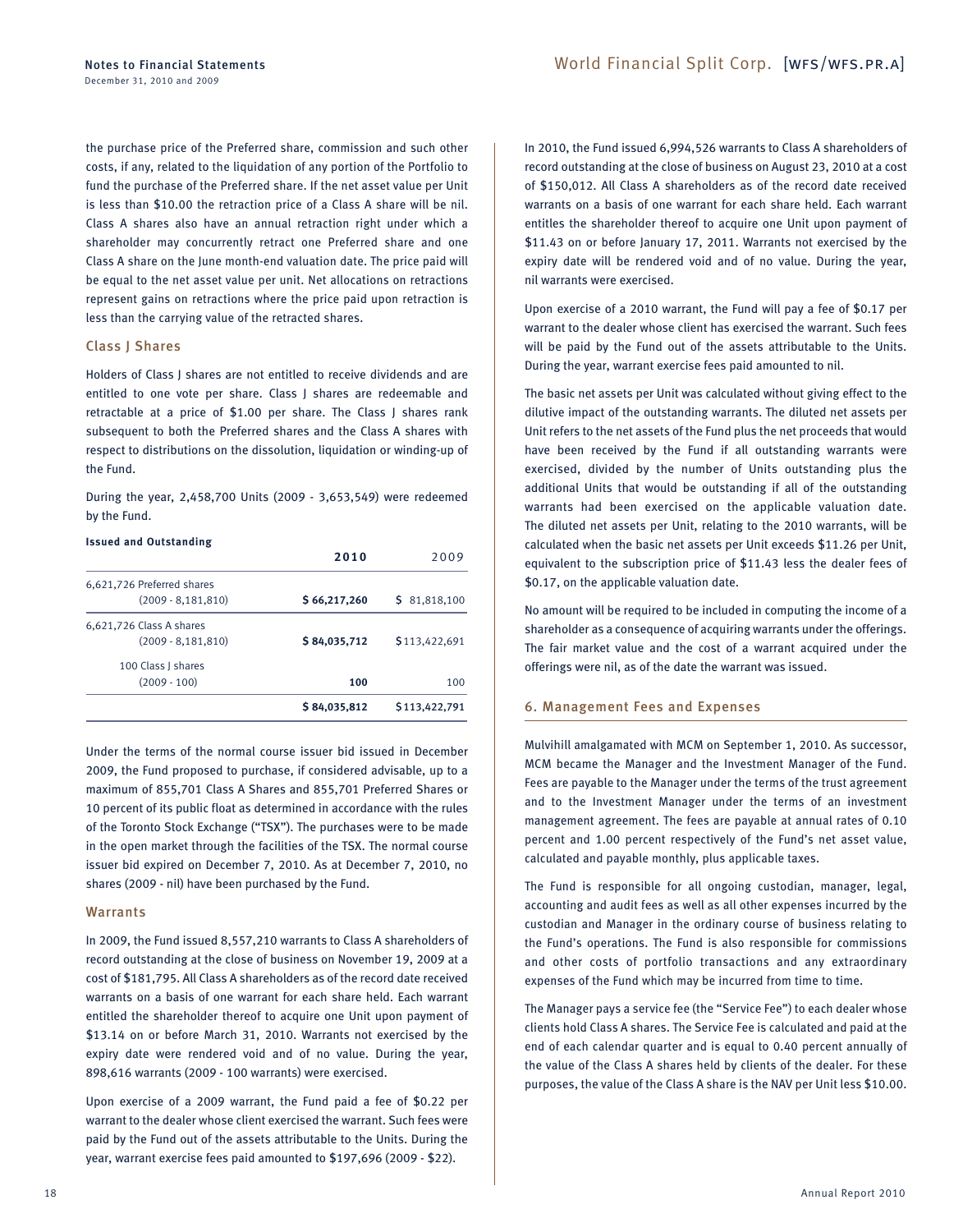#### 7. Income Taxes

The Fund is a "mutual fund corporation" as defined in the Income Tax Act (Canada) (the "Act") and is subject to tax in respect of its net realized capital gains. This tax is refundable in certain circumstances. Also, the Fund is generally subject to a tax of 33 1⁄3 percent under Part IV of the Act on taxable dividends received in the year. This tax is fully refundable upon payment of sufficient dividends. The Fund is also subject to tax on the amount of its interest and foreign dividend income that is not offset by operating expenses and share issue expenses.

The Fund is also a "financial intermediary corporation" as defined in the Act and, as such, is not subject to tax under Part IV.1 of the Act on dividends received.

Under the dividend policy of the Fund, premiums received in respect of written options that are still outstanding at year end are not to be distributed in the year to the shareholders. The premiums retained by the Fund are subject to a refundable tax.

The Fund has offset the future tax liability for refundable taxes payable with the refund expected upon payment of capital gains or ordinary dividends. As a result, the future tax liability for refundable taxes payable is eliminated.

Accumulated non-capital losses of approximately \$1.5M (2009 - \$3.5M) and accumulated capital losses of approximately \$124.9M (2009 - \$111.8M) are available for utilization against realized gains on sale of investments in future years. The capital losses can be carried forward indefinitely. The non-capital losses expire in 2029.

#### 8. Transaction Fees

Total transaction fees paid for the year ended December 31, 2010 in connection with portfolio transactions were \$360,280 (2009 - \$506,221). Of this amount \$77,022 (2009 - \$97,458) was directed for payment of client brokerage commissions.

#### 9. Capital Disclosures

Canadian Institute of Chartered Accounts ("CICA") Handbook Section 1535, "Capital Disclosures" requires the disclosure of (i) an entity's objectives, policies and processes for managing capital; (ii) quantitative data and qualitative information about what the entity regards as capital; (iii) whether the entity has complied with any capital requirements; and (iv) if it has not complied, the consequences of such non-compliance. The Fund's objectives, policies and processes are described in Note 2, information on the Fund's unitholders' equity is described in Note 5 and the Fund does not have any externally imposed capital requirements.

#### 10. Financial Instruments and Risk Management

The Fund's financial instruments consist of cash, investments, receivables, payables, Redeemable Preferred shares and certain derivative contracts. In accordance with CICA Handbook Section 3862, "Financial Instruments – Disclosures", the Fund uses a three-tier hierarchy as a framework for disclosing fair value based on inputs used to value the Fund's investments. The hierarchy of inputs is summarized below:

- (1) Level 1 for unadjusted quoted prices in active markets for identical assets or liabilities,
- (2) Level 2 for inputs, other than quoted prices included in Level 1, that are observable for the asset or liability, either directly (i.e. as prices) or indirectly (i.e. derived from prices), and
- (3) Level 3 for inputs that are based on unobservable market data.

The following is a summary of the inputs used as of December 31, 2010 in valuing the Fund's investments and derivatives carried at fair value:

|                                    | Quoted prices in active<br>markets for identical<br>assets (Level 1) | Significant other<br>observable<br>inputs (Level 2) | <b>Significant</b><br>unobservable<br>inputs (Level 3) | <b>Total</b>    |
|------------------------------------|----------------------------------------------------------------------|-----------------------------------------------------|--------------------------------------------------------|-----------------|
| <b>Short-Term Investments</b>      | \$                                                                   | \$13,318,425                                        | – S<br>S                                               | 13,318,425      |
| <b>Canadian Common Shares</b>      | 16,640,686                                                           |                                                     |                                                        | $-5$ 16,640,686 |
| Non-North American Common Shares   | 19,182,946                                                           |                                                     |                                                        | $-5$ 19,182,946 |
| <b>United States Common Shares</b> | 29.237.902                                                           |                                                     | – S                                                    | 29,237,902      |
| <b>Forward Exchange Contracts</b>  |                                                                      | 1,112,478                                           | – S                                                    | 1.112.478       |
| <b>Options</b>                     | (175, 802)                                                           | (473,065)                                           | – S                                                    | (648, 867)      |
| <b>Total Investments</b>           | 64,885,732                                                           | \$13,957,838                                        | S<br>– S                                               | 78,843,570      |

The following is a summary of the inputs used as of December 31, 2009 in valuing the Fund's investments and derivatives carried at fair value:

|                                    |   | Quoted prices in active<br>markets for identical<br>assets (Level 1) | Significant other<br>observable<br>inputs (Level 2) | <b>Significant</b><br>unobservable<br>inputs (Level 3) | <b>Total</b>    |
|------------------------------------|---|----------------------------------------------------------------------|-----------------------------------------------------|--------------------------------------------------------|-----------------|
| <b>Short-Term Investments</b>      | S | -                                                                    | 9,625,337<br>s                                      | S<br>– S                                               | 9,625,337       |
| <b>Canadian Common Shares</b>      |   | 26,561,659                                                           |                                                     |                                                        | $-5$ 26.561.659 |
| Non-North American Common Shares   |   | 29,299,593                                                           |                                                     |                                                        | $-5$ 29,299,593 |
| <b>United States Common Shares</b> |   | 41,370,083                                                           |                                                     |                                                        | $-5$ 41,370,083 |
| <b>Forward Exchange Contracts</b>  |   |                                                                      | 413,340                                             | – S                                                    | 413,340         |
| <b>Total Investments</b>           |   | 97,231,335                                                           | \$10,038,677                                        | ς                                                      | $-5107,270,012$ |

There were no transfers between Level 1 and Level 2 during 2010 and 2009.

As a result, the Fund is exposed to various types of risks that are associated with its investment strategies, financial instruments and markets in which it invests. The most important risks include other price risk, liquidity risk, interest rate risk, currency risk and credit risk.

These risks and related risk management practices employed by the Fund are discussed below:

#### Other Price Risk

Other price risk is the risk that the value of financial instruments will fluctuate as a result of changes in market prices (other than those arising from interest rate or currency risk), whether caused by factors specific to an individual investment, its issuer, or all factors affecting all instruments traded in a market or segment. The Fund's most significant exposure to other price risk arises from its investments in equity securities. Net assets per unit varies as the value of the securities in the Fund varies. The Fund has no control over the factors that affect the value of the securities in the Fund, including factors that affect all the companies in the global financial services industry. The Fund's market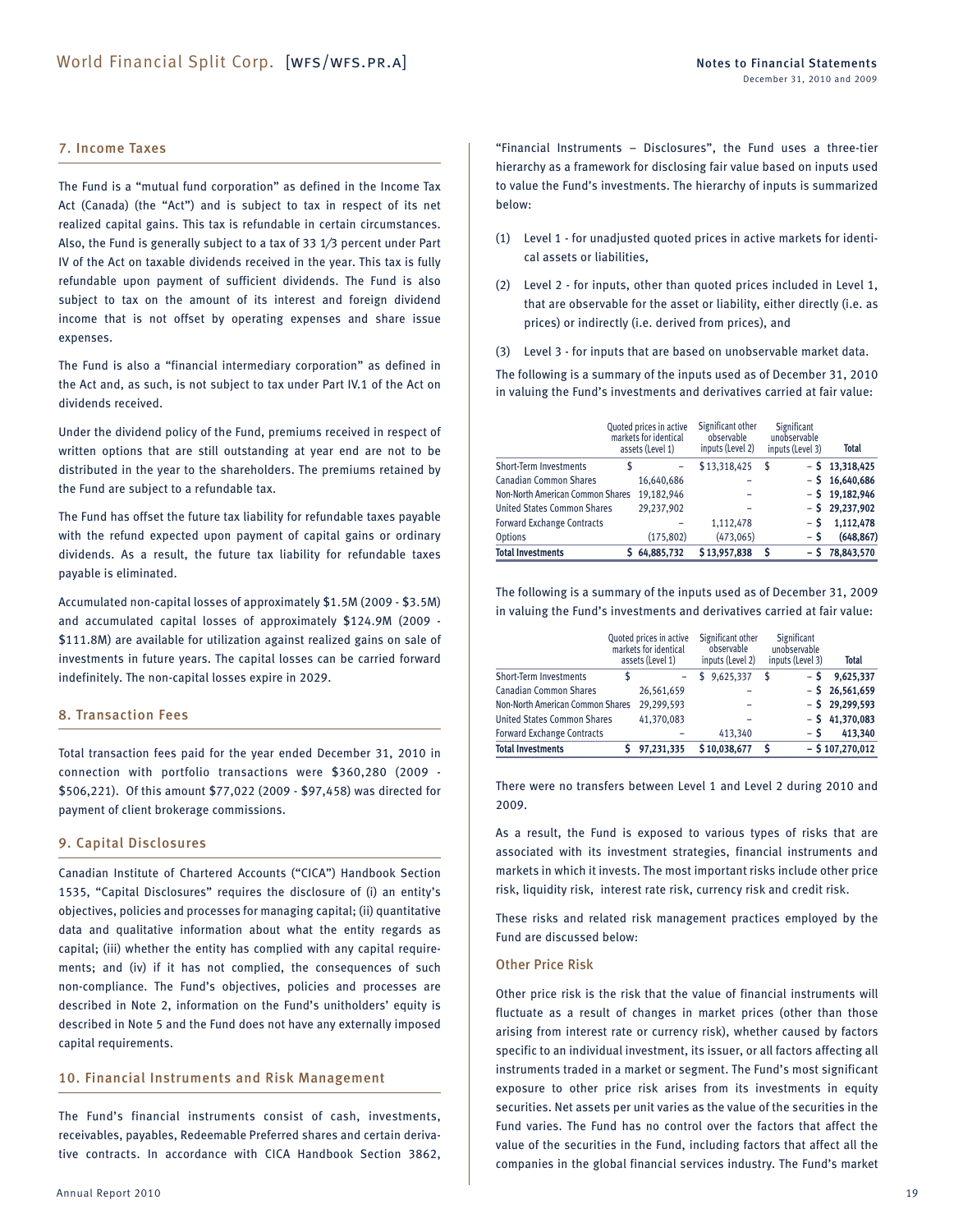risk is managed by taking a long-term perspective and utilizing an option writing program.

Approximately 85 percent (2009 - 91 percent) of the Fund's net assets, excluding the Redeemable Preferred share liability, held at December 31, 2010 were publicly traded equities. If equity prices on the exchange increased or decreased by 10 percent as at December 31, 2010, the net assets, excluding the Redeemable Preferred share liability, of the Fund would have increased or decreased by \$6.5M (2009 - \$9.7M) respectively or 8.5 percent (2009 - 9.1 percent) of the net assets, excluding the Redeemable Preferred share liability, all other factors remaining constant. In practice, actual trading results may differ and the difference could be material.

The Fund may, from time to time, write covered call options in respect of all or part of the common shares in the Fund. In addition, the Fund may write cash covered put options in respect of securities in which the Fund is permitted to invest. The Fund is subject to the risk of its investment position including those securities that are subject to outstanding call options and those securities underlying put options written by the Fund, should the market price of such securities decline. In addition, the Fund will not participate in any gain on the securities that are subject to outstanding call options above the strike price of such options. The Fund may also purchase put options. The Fund has downside risk on invested positions which may be partially mitigated by the use of purchased put options. The risk to the Fund with respect to purchased put options is limited to the premiums paid to purchase the put options.

#### Liquidity Risk

Liquidity risk is the possibility that investments in the Fund cannot be readily converted into cash when required. To manage this risk, the Fund invests the majority of its assets in investments that are traded in an active market and which can be easily disposed. In addition, the Fund aims to retain sufficient cash and short-term investments to maintain liquidity and to meet its obligations when due. Liabilities are payable within one year except the Redeemable Preferred Share liability which matures on June 30, 2011 (see Note 5).

Cash is required to fund redemptions. Shareholders must surrender shares at least 5 business days prior to the last day of the month and receive payment on or before 8 business days following the month end valuation date. Therefore the Fund has a maximum of 13 business days to generate sufficient cash to fund redemptions mitigating liquidity issues.

#### Interest Rate Risk

Interest rate risk is the risk that changes in interest rates will adversely affect the fair value of a financial instrument. The financial instruments which potentially expose the Fund to interest rate risk are the short term fixed income securities. The Fund has minimal sensitivity to changes in rates since securities are usually held to maturity and are short-term in nature.

#### Currency Risk

Currency risk is the risk that the fair value or future cash flows of a financial instrument will fluctuate because of changes in foreign exchange rates. The portfolio includes securities and options denominated in foreign currencies. The net asset value of the Fund and the value of the dividends and option premiums received by the Fund will be affected by fluctuations in the value of the foreign currencies relative to the Canadian dollar. The Fund uses foreign exchange contracts to actively hedge the majority of its foreign currency exposure.

Approximately 67 percent (2009 - 70 percent) of the Fund's net assets, excluding the Redeemable Preferred share liability, held at December 31, 2010 were held in securities denominated in U.S. currency. Currency risk is mitigated by the Fund through the use of forward contracts. At December 31, 2010 and December 31, 2009, the Fund had no currency risk as a result of its investment in foreign currency contracts.

#### Credit Risk

The Fund is subject to the credit risk that its counterparty (whether a clearing corporation, in the case of exchange traded instruments, or other third party, in the case of over-the-counter instruments) may be unable to meet its obligations. The Fund manages these risks through the use of various risk limits and trading strategies.

The credit risk is mitigated by dealing with counterparties that have a credit rating that is not below the level of approved credit ratings as set out in National Instrument 81-102.

The following are the credit ratings for the counterparties to derivative financial instruments that the Fund dealt with during the year, based on Standard & Poor's credit ratings as of December 31, 2010:

| Local<br><b>Dealer</b>                    | <b>Long-Term Local</b><br><b>Currency Rating</b> | <b>Short-Term</b><br><b>Currency Rating</b> |  |
|-------------------------------------------|--------------------------------------------------|---------------------------------------------|--|
| <b>Canadian Dollar</b>                    |                                                  |                                             |  |
| <b>Bank of Montreal</b>                   | A+                                               | $A-1$                                       |  |
| <b>Canadian Imperial Bank of Commerce</b> | A+                                               | $A-1$                                       |  |
| Citigroup Inc.                            | А                                                | $A-1$                                       |  |
| National Bank of Canada                   | A                                                | $A-1$                                       |  |
| Royal Bank of Canada                      | AA-                                              | $A-1+$                                      |  |
| The Toronto-Dominion Bank                 | AA-                                              | $A-1+$                                      |  |
| <b>U.S. Dollar</b>                        |                                                  |                                             |  |
| <b>Bank of Montreal</b>                   | A+                                               | $A-1$                                       |  |
| <b>Canadian Imperial Bank of Commerce</b> | A+                                               | $A-1$                                       |  |
| Citigroup Inc.                            | A                                                | $A-1$                                       |  |
| Royal Bank of Canada                      | AA-                                              | $A-1+$                                      |  |
| The Toronto-Dominion Bank                 | AA-                                              | $A-1+$                                      |  |
| <b>UBS AG</b>                             | A+                                               | $A-1$                                       |  |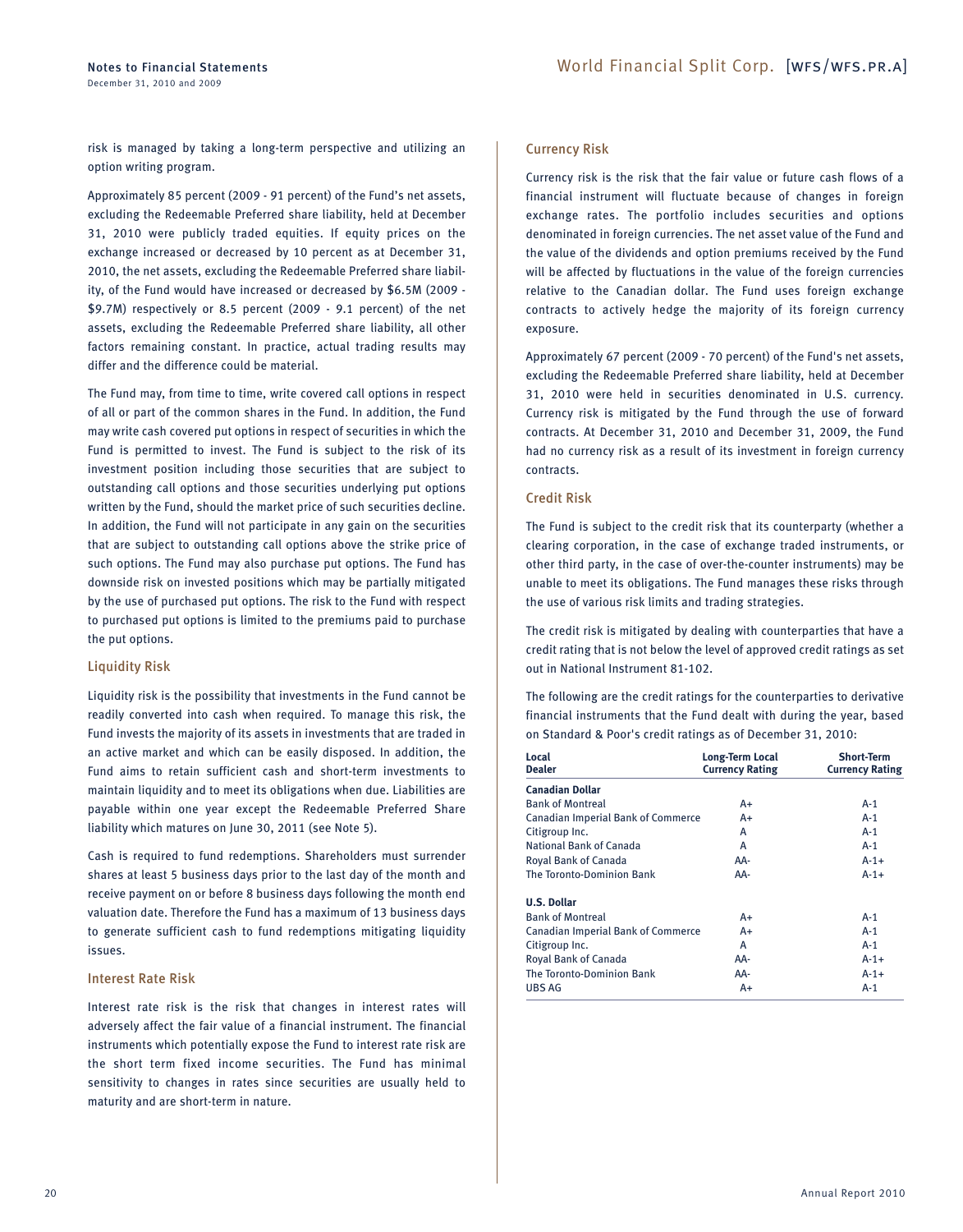The following are the credit ratings for the counterparties to derivative instruments that the Fund dealt with during the prior year, based on Standard & Poor's credit rating as of December 31, 2009:

| Local<br><b>Dealer</b>                    | Long-Term Local<br><b>Currency Rating</b> | <b>Short-Term</b><br><b>Currency Rating</b> |  |
|-------------------------------------------|-------------------------------------------|---------------------------------------------|--|
| <b>Canadian Dollar</b>                    |                                           |                                             |  |
| <b>Bank of Montreal</b>                   | A+                                        | $A-1$                                       |  |
| <b>Canadian Imperial Bank of Commerce</b> | $A+$                                      | $A-1$                                       |  |
| Citigroup Inc.                            | A                                         | $A-1$                                       |  |
| National Bank of Canada                   | А                                         | $A-1$                                       |  |
| <b>Royal Bank of Canada</b>               | AA-                                       | $A - 1 +$                                   |  |
| The Toronto-Dominion Bank                 | AA-                                       | $A-1+$                                      |  |
| <b>U.S. Dollar</b>                        |                                           |                                             |  |
| Citigroup Inc.                            | А                                         | $A-1$                                       |  |
| The Toronto-Dominion Bank                 | AA-                                       | $A-1+$                                      |  |
| <b>UBS AG</b>                             | A+                                        | $A-1$                                       |  |

The following are the credit ratings for short-term investments held by the Fund based on Standard & Poor's credit ratings as of December 31, 2010:

|                                            |        | % of Short-Term<br><b>Investments</b> |  |
|--------------------------------------------|--------|---------------------------------------|--|
| <b>Type of Short-Term Investment</b>       | Rating |                                       |  |
| <b>Term Deposits</b>                       | $A-1$  | 80%                                   |  |
| <b>Government of Canada Treasury Bills</b> | AAA    | 20%                                   |  |
| <b>Total</b>                               |        | 100%                                  |  |

The following are credit ratings for short-term investments held by the Fund based on Standard & Poor's credit ratings as of December 31, 2009:

|                                            |        | % of Short-Term    |  |
|--------------------------------------------|--------|--------------------|--|
| <b>Type of Short-Term Investment</b>       | Rating | <b>Investments</b> |  |
| <b>Government of Canada Treasury Bills</b> | AAA    | 56%                |  |
| <b>Province of Ontario Treasury Bills</b>  | AA     | 44%                |  |
| <b>Total</b>                               |        | 100%               |  |

The carrying amount of these investments represents their maximum credit risk exposure, as they will be settled in the short-term.

#### 11. Future Accounting Policy Changes

The Fund was required to adopt International Financial Reporting Standards ("IFRS") for the year beginning on January 1, 2011. However, the Canadian Accounting Standards Board approved a two year deferral from IFRS adoption for investment companies applying Accounting Guideline 18 - Investment Companies ("AcG-18"). As a result, the Fund will adopt IFRS for the year beginning on January 1, 2013 and will issue its initial statements on a comparative basis for the interim period ending June 30, 2013.

#### 12. Subsequent Event

On January 17, 2011, 1,123,620 warrants were exercised for gross proceeds of \$12,842,977 and the Fund incurred \$191,015 in warrant exercise fees.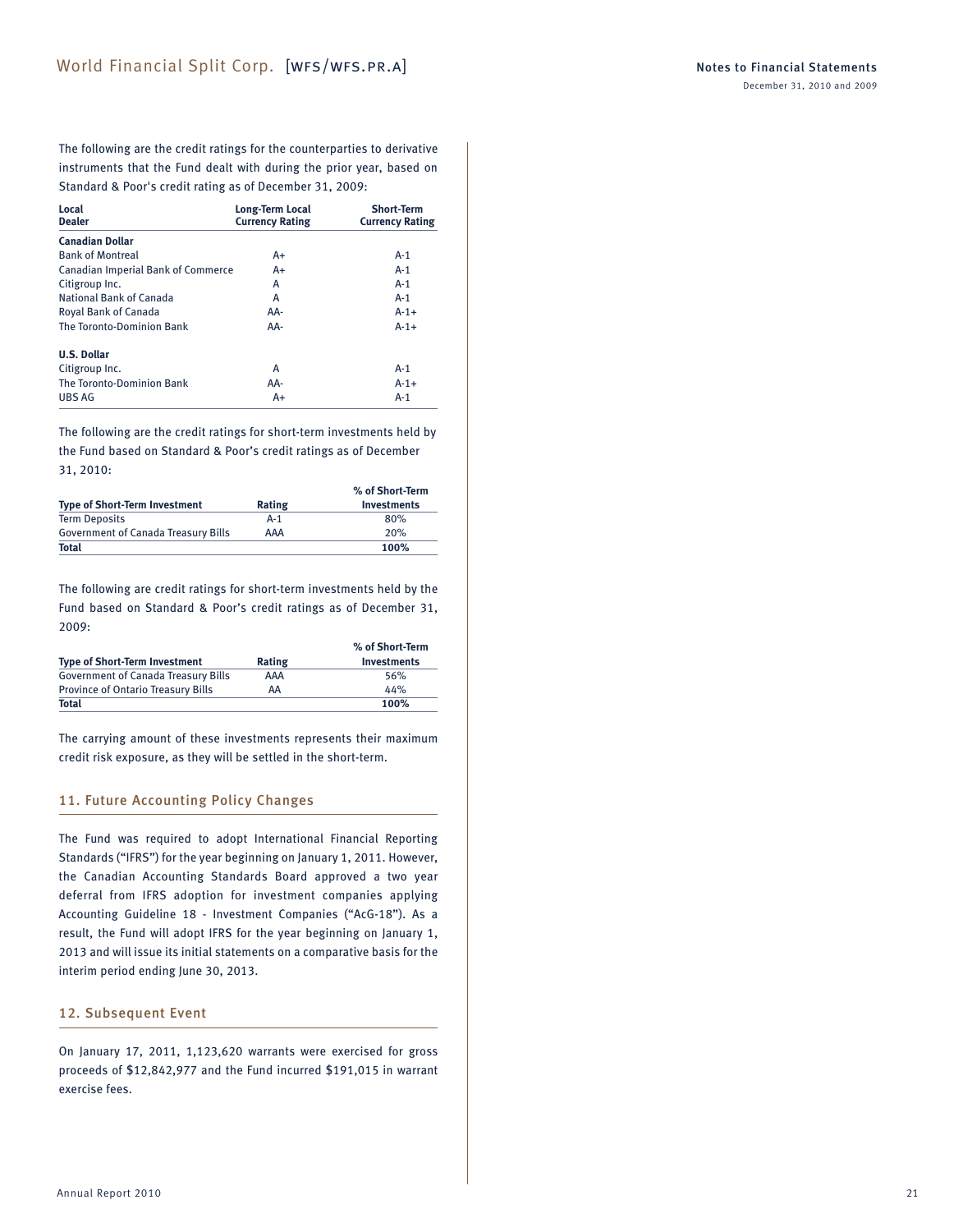#### Statement of Corporate Governance Practices

The Board of Directors of the Fund is responsible for the overall stewardship of the Fund's business and affairs. The Fund has investment objectives and investment strategies that are set out in the prospectus of the Fund. The Fund's manager, Mulvihill Capital Management Inc. (the "Manager"), administers many functions associated with the operations of the Fund pursuant to a management agreement entered into at the time the Fund issued its shares to the public. Under this agreement the Manager is responsible for day to day operations of the Fund including the payment of distributions on its shares and attending to the retraction or redemption of its shares in accordance with their terms.

The Board consists of five directors, three of whom are independent of the Fund. The Board believes that the number of directors is appropriate for the Fund and only directors independent of the Fund are compensated. Amounts paid as compensation are reviewed for adequacy to ensure that they realistically reflect the responsibilities and risk involved in being an effective director. Individual directors may engage an outside advisor at the expense of the Fund in appropriate circumstances subject to the approval of the Board.

To assist the Board in its monitoring of the Fund's financial reporting and disclosure, the Board has an Audit Committee. The Audit Committee consists of three members, all of whom are independent of the Fund. The responsibilities of the Audit Committee include, but are not limited to, review of the annual financial statements and the annual audit performed by the independent auditor, and oversight of the Fund's compliance with tax and securities laws and regulations. The Audit Committee has direct communication channels with the independent auditor to discuss and review specific issues as appropriate.

The Board is responsible for developing the Fund's approach to governance issues and, together with the Investment Manager, is evolving a best practices governance procedure.

The Fund maintains an Investor Relations line (toll-free: 1-800-725-7172 or e-mail: info@mulvihill.com) and website (www.mulvihill.com) to respond to inquiries from shareholders.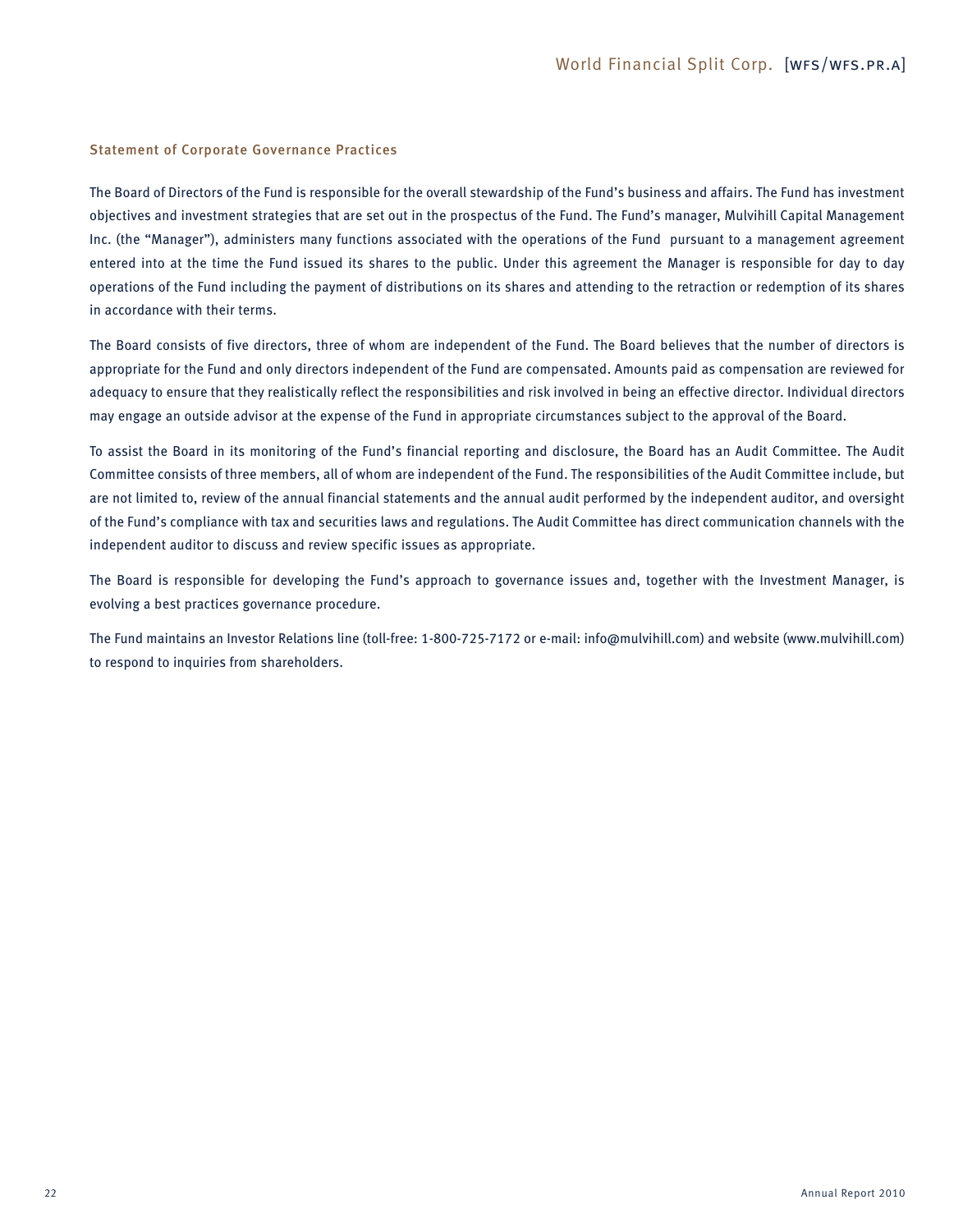#### Board of Directors

John P. Mulvihill Chairman & President, Mulvihill Capital Management Inc.

John D. Germain Senior Vice-President & Chief Financial Officer Mulvihill Capital Management Inc.

Michael M. Koerner<sup>1,2</sup> Corporate Director

Robert W. Korthals<sup>1,2</sup> Corporate Director

Robert G. Bertram<sup>1,2</sup> Corporate Director

*<sup>1</sup> Audit Committee Member <sup>2</sup> Independent Review Committee Member*

### Information

Auditors: Deloitte & Touche LLP Brookfield Place 181 Bay Street, Suite 1400 Toronto, Ontario M5J 2V1

Transfer Agent: Computershare Investor Services Inc. 100 University Avenue, 8th Floor Toronto, Ontario M5J 2Y1

Shares Listed: Toronto Stock Exchange trading under WFS/WFS.PR.A

Custodian: RBC Dexia Investor Services Trust RBC Centre 155 Wellington Street West, 2nd Floor Toronto, Ontario M5V 3L3

Visit our website at www.mulvihill.com for additional information on all Mulvihill Investment Funds.

Investment Funds Managed by Mulvihill Capital Management Inc.

#### UNIT TRUSTS

Canadian Utilities & Telecom Income Fund Core Canadian Dividend Trust Gold Participation and Income Fund Premier Canadian Income Fund Top 10 Canadian Financial Trust

#### SPLIT SHARES

MCM Split Share Corp. Premium Income Corporation S Split Corp. Top 10 Split Trust World Financial Split Corp.

# PRINCIPAL PROTECTED FUNDS

Government Strip Bond Trust Pro-AMS U.S. Trust

### Head Office:

Mulvihill Capital Management Inc. 121 King St. W., Suite 2600 Toronto, Ontario M5H 3T9

Tel: 416 681-3966 1 800 725-7172 Fax: 416 681-3901 e-mail: info@mulvihill.com

Contact your broker directly for address changes.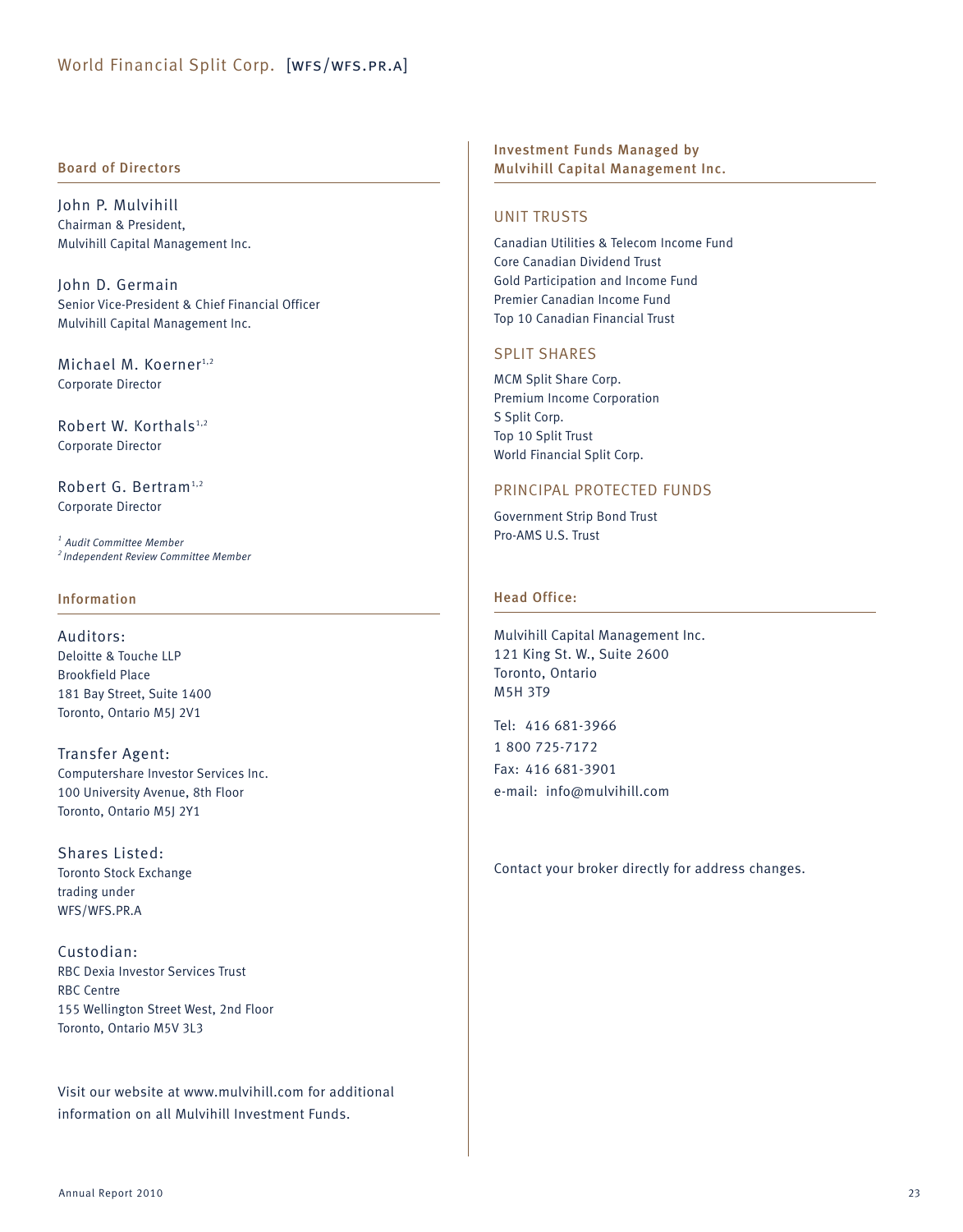This page is intentionally left blank.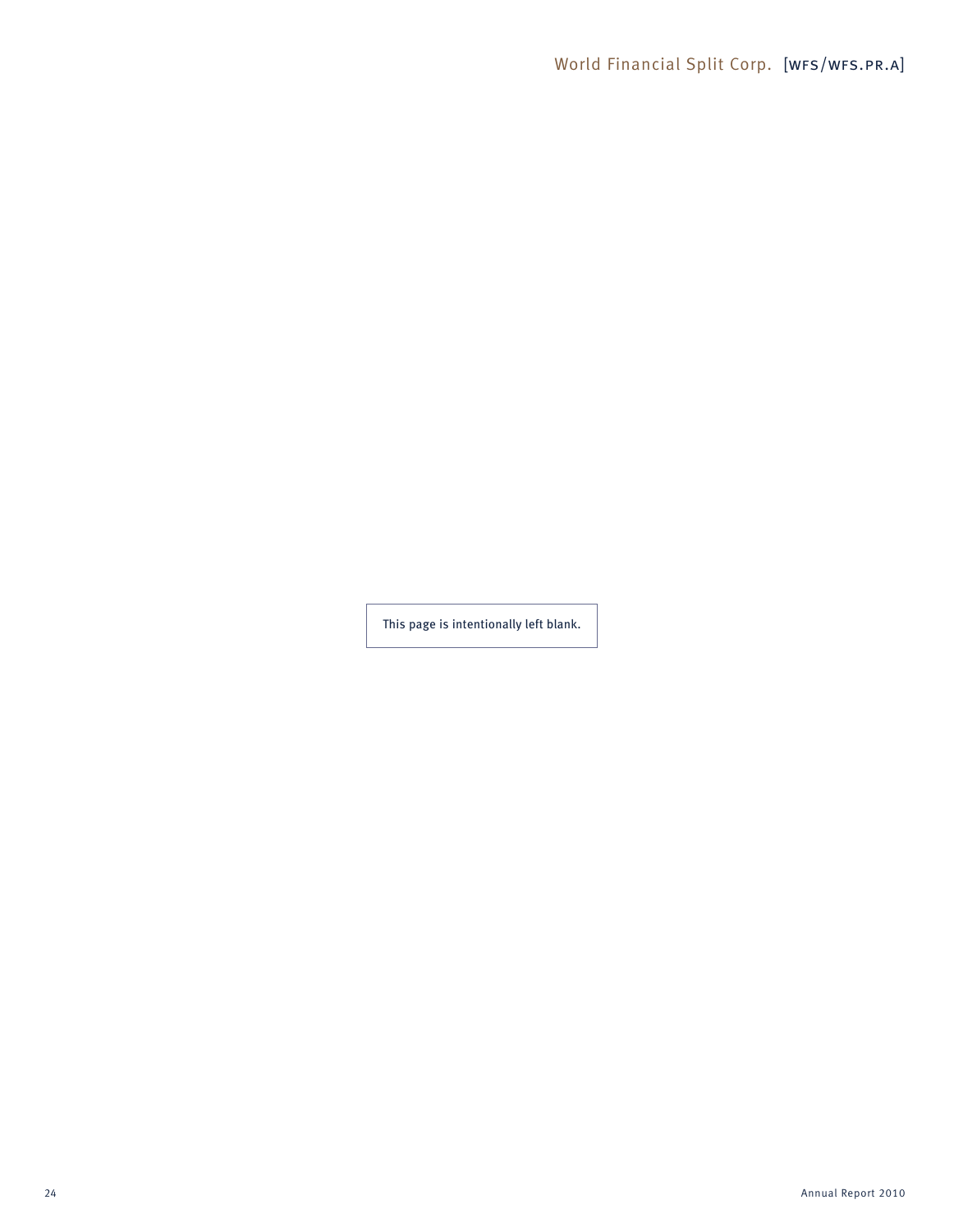